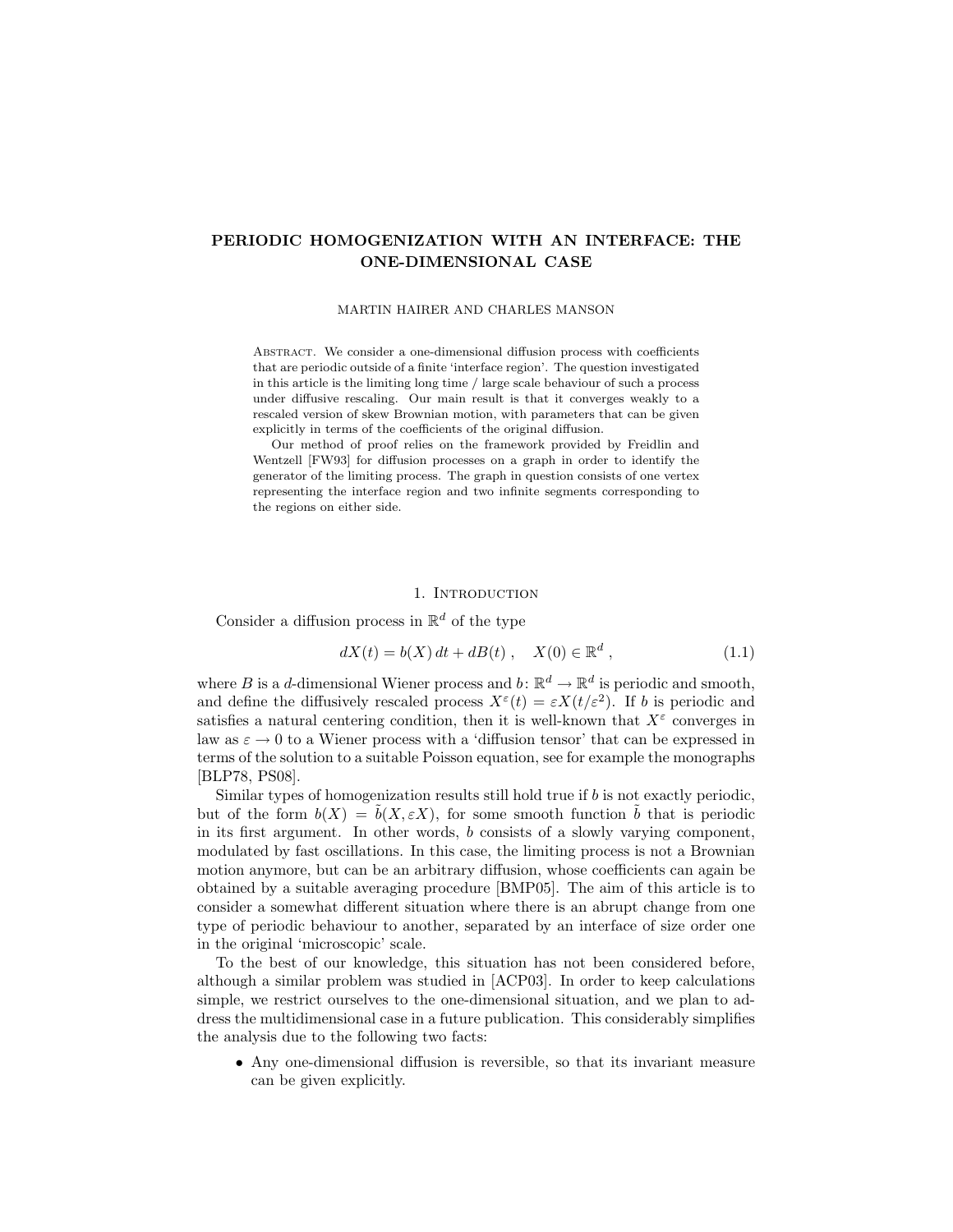• The 'interface' is a zero-dimensional object, so that it cannot exhibit any internal structure in the limit.

Before we give a more detailed description of our results, let us try to 'guess' what any limiting process  $X^0$  should look like, if it exists. Away from the interface, we can apply the existing results on periodic homogenization, as in [BLP78, PS08]. We can therefore compute diffusion coefficients  $C_{\pm}$  such that  $X^0$  is expected to behave like  $C_+W(t)$  whenever  $X^0 > 0$  and like  $C_-W(t)$  whenever  $X^0 < 0$ , for some Wiener process W. One possible way of constructing a Markov process with this property is to take  $X^0(t) = G(W(t))$ , where  $G: \mathbb{R} \to \mathbb{R}$  is given by

$$
G(x) = \begin{cases} C_{+}x & \text{if } x \ge 0, \\ C_{-}x & \text{otherwise.} \end{cases}
$$

In turns out that processes of this form do not describe all the possible limiting processes that one can get in the presence of an interface. The reason why this is so can be seen by comparing the invariant measure of  $g(W(t))$  to the invariant measure of  $X^{\varepsilon}$ . Since the invariant measure for W is Lebesgue measure (or multiples thereof), the invariant measure for  $G(W(t))$  is given by

$$
\mu(dx) = \begin{cases} \lambda_+ dx & \text{if } x > 0, \\ \lambda_- dx & \text{otherwise.} \end{cases}
$$
, with  $\frac{\lambda_+}{\lambda_-} = \frac{C_-}{C_+}$ . (1.2)

On the other hand, if we denote the invariant measure for  $X^{\varepsilon}$  by  $\mu^{\varepsilon} = \rho^{\varepsilon}(x) dx$ , then  $\rho^{\varepsilon}$  will typically look as follows:



It follows that one does indeed have  $\mu^{\varepsilon} \to \mu^0$  as  $\varepsilon \to 0$ , where  $\mu^0$  is of the type (1.2), but the ratio  $\lambda_+/\lambda_-$  depends on the behaviour of b, not only away from the interface, but also at the interface. This can be understood as the process  $X^0$ picking up an additional drift, proportional to the local time spent at 0, that skews the proportion of time spent on either side of the interface. A Markov process with these properties can be constructed by applying the function  $G$  to a skew-Brownian motion (see for example [Lej06]) with parameter p for a suitable value of p.

An intuitive way of constructing this process goes as follows. First, draw the zeroes of a standard Wiener process on the real line. These form a Cantor set that partitions the line into countably many disjoint open intervals. Order them by decreasing length and denote by  $I_n$  the length of the *n*th interval. For each  $n \geq 0$ , toss an independent biased coin and draw an independent Brownian excursion. If the coin comes up heads (with probability p), fill the interval with the Brownian excursion, scaled horizontally by  $1/I_n$  and vertically by  $C_+/\sqrt{I_n}$ . Otherwise (with probability  $1-p$ ), fill the interval with the Brownian excursion, scaled horizontally by  $1/I_n$  and vertically by  $-C_/\sqrt{I_n}$ . One can check that the invariant measure for this process is given by (1.2), but with

$$
\frac{\lambda_{+}}{\lambda_{-}} = \frac{pC_{-}}{(1-p)C_{+}}.
$$
\n
$$
(1.3)
$$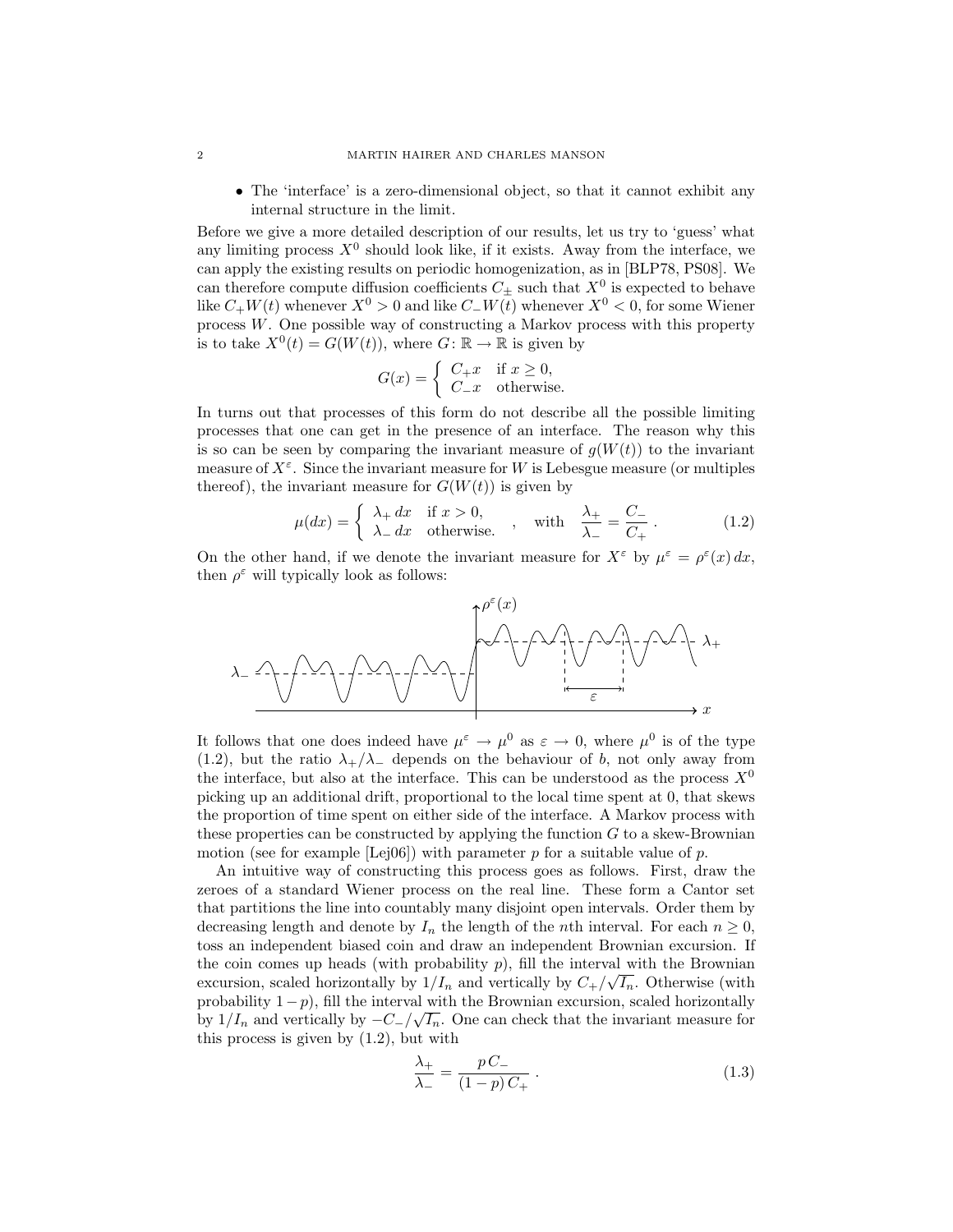We denote the corresponding process by  $B_{C_+,p}(t)$ .

This should almost be sufficient to guess the main result of this article. To fix notations, we consider the process  $X(t)$  as in (1.1) and its rescaled version  $X^{\varepsilon}$ , and we assume that the drift function  $b$  is smooth and periodic away from an 'interface' region  $[-\eta, \eta]$ . More precisely, we assume that there exist smooth periodic functions  $b_i: \mathbb{R} \to \mathbb{R}, i \in \{+, -\},\$  such that  $b_i(x + 1) = b_i(x)$  and such that  $b(x) = b_+(x - \eta)$ for  $x > \eta$  and  $b(x) = b_-(x + \eta)$  for  $x < -\eta$ . Additionally, we assume that the functions  $b_i$  satisfy the centering condition

$$
\int_0^1 b_i(x) dx = 0.
$$

We also set  $V(x) = \int_0^x b(x) dx$  for  $x \in \mathbb{R}$ , so that  $\exp(2V(x)) dx$  is invariant for X, and similarly for  $V_i$ . Denote by  $C_i$  the effective diffusion coefficients for the periodic homogenization problems corresponding to  $b_i$  (see equation (3.5) below or [PS08] for a more explicit expression). Define furthermore  $\lambda_{\pm}$  by

$$
\lambda_{+} = \int_{\eta}^{\eta + 1} \exp(2V(x)) dx , \qquad \lambda_{-} = \int_{-\eta - 1}^{-\eta} \exp(2V(x)) dx , \qquad (1.4)
$$

and let  $p \in (0, 1)$  be the unique solution to (1.3). With all these notations at hand, we have:

**Theorem 1.1.** For any  $t > 0$ , the law of  $X^{\varepsilon}$  converges weakly to the law of  $B_{C_{\pm},p}$ in the space  $\mathcal{C}([0,t],\mathbb{R})$ .

Remark 1.2. In order to keep notations simple, we have assumed that the diffusion coefficient of  $X$  is constant and equal to 1. The case of a non-constant, but smooth and uniformly elliptic diffusion coefficient can be treated in exactly the same way, noting that it reduces to the case treated here after a time change that can easily be controlled.

The proof of the weak convergence of the probability distributions on  $\mathcal{C}[0,\infty)$ associated to  $X_x^{\varepsilon}$  presented in this article will rely heavily on the 1993 paper by Freidlin and Wentzell [FW93], in which the authors consider a 'fast' Hamiltonian system perturbed by a 'slow' diffusion. Theorems 2.1 and 4.1 from [FW93] provide a general framework for proving first the tightness and then the convergence of a family of probability distributions on  $\mathcal{C}[0,\infty)$ .

We will start by showing tightness of our family of processes in Section 2. Once tightness is established, we show in Section 3 that every limiting process  $X^0$  solves the martingale problem associated to a certain generator. Finally, we show in Section 4 that this martingale problem has a unique solution which is precisely the rescaled skew-Brownian motion, thus concluding the proof.

## 2. Proving tightness

The main result of this section is the following:

**Theorem 2.1.** The family of probability measures on  $C_0^{\infty}(\mathbb{R})$  given by the laws of  $X_x^{\varepsilon}$  for  $\varepsilon \in (0,1]$  is tight.

As usual in the theory of homogenization, we show this by first introducing a compensator  $g: \mathbb{R} \to \mathbb{R}$  that 'kills' the strong drift of the rescaled process and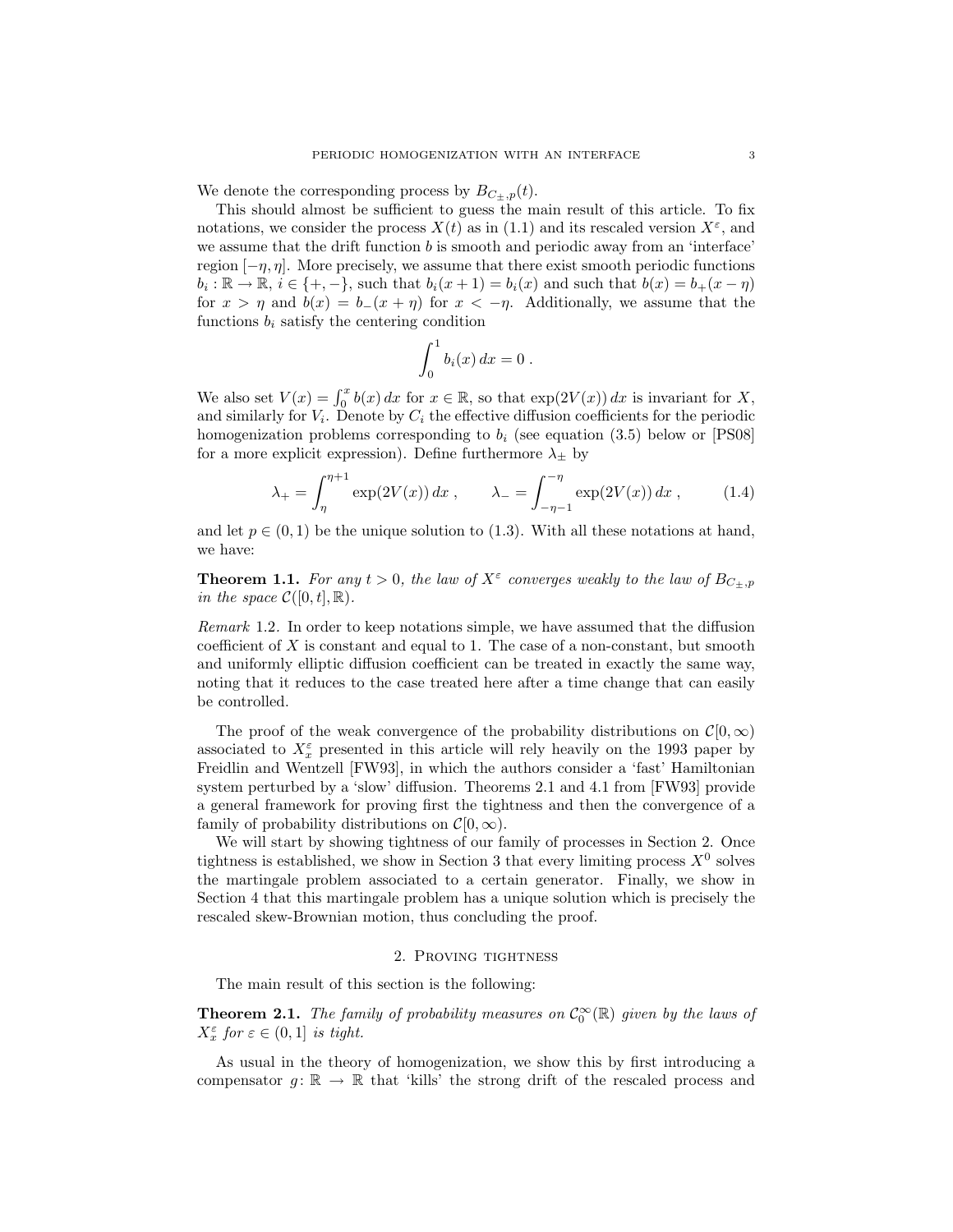looking at the process

$$
Y^{\varepsilon}(t) = X^{\varepsilon}(t) + \varepsilon g\left(\frac{X^{\varepsilon}(t)}{\varepsilon}\right). \tag{2.1}
$$

Since we will choose g to be a bounded function, the tightness of the laws of  $X^{\varepsilon}$  is equivalent to that of the  $Y^{\varepsilon}$  (see Proposition 2.5 below), so that it remains to show tightness of  $Y^{\varepsilon}$ . For this, we will adapt a proof from [SV79], but the argument will have to be modified in order to take into account the behaviour of the process at the interface.

In order to construct g, let  $\mathcal{L}_i$  denote the generator of the diffusion with drift  $b_i$ , that is  $\mathcal{L}_i = \frac{1}{2}\partial_x^2 + b_i(x)\partial_x$ , and denote by  $\mu_i(dx) = Z^{-1} \exp(2V_i(x)) dx$  the corresponding invariant probability measure on  $[0, 1]$ . We then denote by  $g_i$  the unique smooth function solving

$$
\mathcal{L}_i g_i = -b_i , \quad \int_0^1 g_i(x) \,\mu_i(dx) = 0 . \tag{2.2}
$$

Such a function exists by the Fredholm alternative. We now choose any smooth function  $g: \mathbb{R} \to \mathbb{R}$  such that  $g(x) = g_-(x+\eta)$  for  $x \in (-\infty, \eta)$  and  $g(x) = g_+(x-\eta)$ for  $x \in (n, \infty)$ , with a smooth joining region in between (the function q will be chosen later to satisfy an additional condition in the joining region, but this is not necessary for the tightness proof).

With these notations, the main result of this section is given by:

**Theorem 2.2.** For fixed x, the laws of  $Y_x^{\varepsilon}$  for  $\varepsilon \in (0,1]$  form a tight family of measures on  $\mathcal{C}([0,\infty),\mathbb{R})$ .

The proof of this result will be given below, as a consequence of the following more general statement:

**Theorem 2.3.** Consider a family of probability measures  $\mathscr P$  on  $\Omega = \mathcal C([0,\infty), \mathbb R^d)$ such that

$$
\lim_{l \nearrow \infty} \sup_{\mathbb{P} \in \mathcal{P}} \mathbb{P}(|x(0,\omega)| \geq l) = 0,
$$

where, for  $\omega \in \Omega$ , we denoted by  $x(t, \omega)$  the canonical process on  $\mathcal{C}([0, \infty), \mathbb{R}^d)$ . Denote furthermore by  $\mathscr{F}_t$  the natural filtration of  $\Omega$ , that is  $\mathscr{F}_t$  is the  $\sigma$ -algebra generated by  $x(s)$  for  $s \leq t$ .

For every  $\rho > 0$ , fix a positive number  $A_{\rho}$  and a function  $f_{\rho} \in C_0^{\infty}(\mathbb{R}^d, \mathbb{R})$  such that  $0 \le f_\rho \le 1$ ,  $f_\rho(0) = 1$ , and  $f_\rho = 0$  for  $|x| \ge c\rho$  for some fixed  $c \le 1$ . Denote furthermore by  $f_{\rho}^a$  the translated function  $f_{\rho}^a = f_{\rho}(x-a)$ , and denote by  $S(\rho)$  the set of values a such that  $t \mapsto f_{\rho}^{a}(x(t)) + A_{\rho}t$  is an  $\mathscr{F}_{t}$ -submartingale under any probability measure  $\mathbb{P} \in \mathscr{P}$ .

With these objects at hand if, for any  $\rho > 0$ , one can find a series of stopping times  $\tau_n^{\rho}, \tau_0^{\rho} = 0$ , with  $\lim_{n \to \infty} \tau_n^{\rho} = \infty$  (P-almost surely for any  $\mathbb{P} \in \mathscr{P}$ ) such that

$$
|x(\tau_n^{\rho}) - x(\tau_{n+1}^{\rho} \wedge (t + \tau_n^{\rho}))| \le \rho, \quad c\rho \le |x(\tau_n^{\rho}) - x(\tau_{n+1}^{\rho})| \tag{2.3}
$$

(again P-almost surely for any  $\mathbb{P} \in \mathscr{P}$ ) for all  $t \geq 0$ ,  $n \geq 0$ , and such that  $x(\tau_n^{\rho}) \in$  $S(\rho)$ , then the family  $\mathscr P$  is tight.

Proof. The proof is very similar to that of [SV79, Theorem 1.4.6]. The main difference is that we have introduced a sequence  $S(\rho)$  of 'good' subsets of  $\mathbb{R}^d$  on which we can control the speed at which the process moves. In the original proof, these subsets were taken to be the whole space  $\mathbb{R}^d$ . It is known (see for example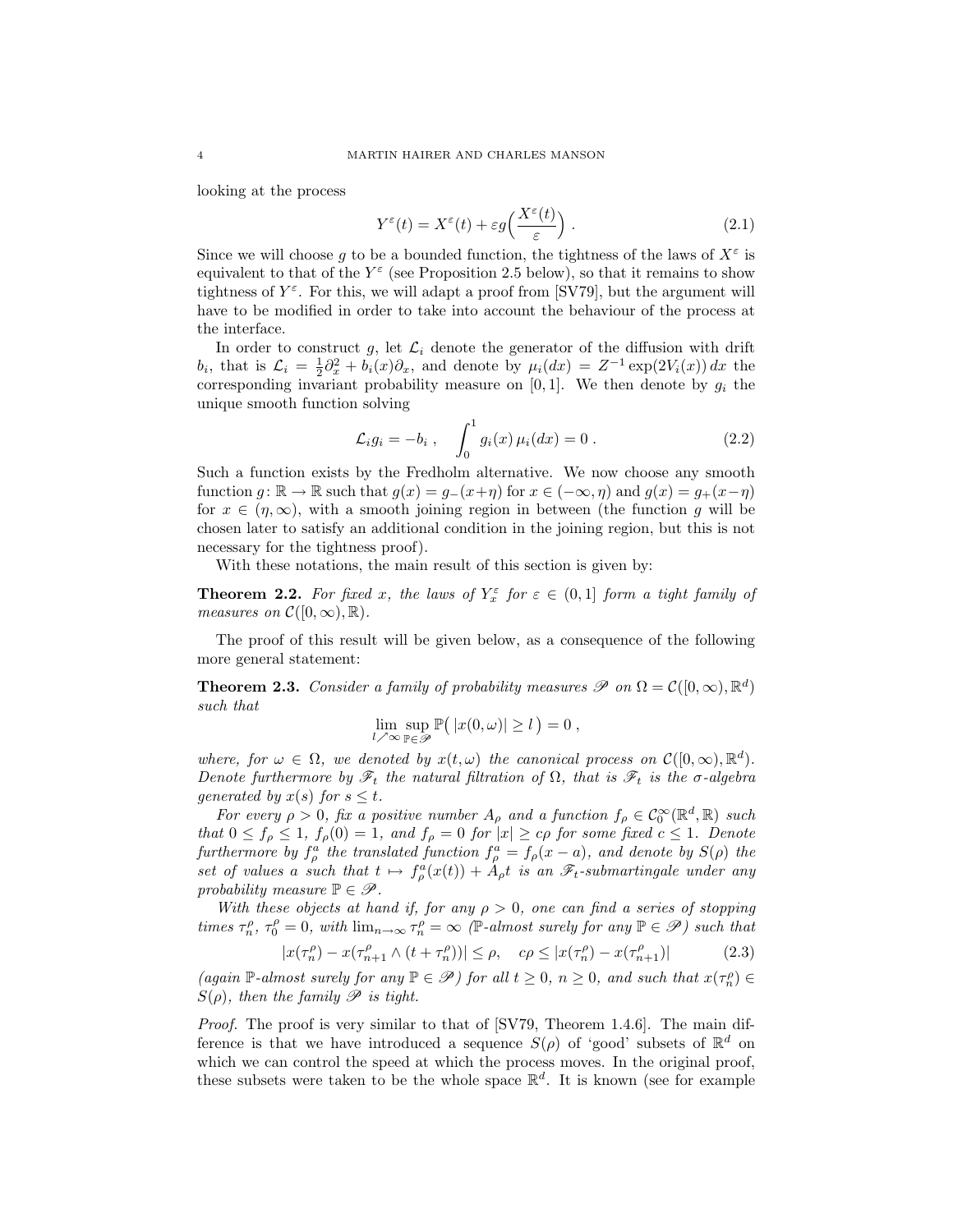[SV79, Theorem 1.3.1]), that tightness of  $\mathscr P$  follows if one can show that, for every  $0 < T < \infty$  and every  $\rho > 0$ , one has

$$
\lim_{\delta \searrow 0} \inf_{\mathbb{P} \in \mathcal{P}} \mathbb{P}\left(\sup_{0 \le s < t \le T, \ |t - s| < \delta} |x(t) - x(s)| \le \rho\right) = 1. \tag{2.4}
$$

Let now N be the random quantity given by  $N = \min\{n : \tau_{n+1}^{\rho} > T\}$  and let  $\eta(\rho) = \min\{\tau_n^{\rho} - \tau_{n-1}^{\rho} : 1 \leq n \leq N\}.$  Let furthermore  $t_1$  and  $t_2$  be any pair of times in [0, T] such that  $|t_2 - t_1| \leq \eta(\rho)$ . Then

$$
\sup\{|x(t_2)-x(t_1)| : 0 \le t_1 < t_2 \le T \text{ and } |t_2-t_1| \le \eta(\rho)\} \le 4\rho.
$$

This can be seen by considering the partition of  $[0, T]$  into the subintervals  $[\tau_0^{\rho}, \tau_1^{\rho}),$  $\ldots$ ,  $[\tau_{N-1}^{\rho}, \tau_N^{\rho})$ , and  $[\tau_N^{\rho}, T]$ . All of these subintervals, except possibly the last one, must have length greater than  $\eta(\rho)$ . Thus, either both  $t_1$  and  $t_2$  lie in the same subinterval, or they lie in adjacent subintervals. Since over any subinterval the the distance of the path from its left hand end never exceeds  $\rho$ , the oscillation of the path over any subinterval must be less than or equal to  $2\rho$ . Hence the oscillation over the union of any two successive subintervals cannot exceed  $4\rho$ , and in particular  $|x(t_2) - x(t_1)| \leq 4\rho$ .

Combining this observation with (2.4) and the fact that  $\rho$  was arbitrary in this argument, we see that tightness of  $\mathscr P$  is implied by

$$
\lim_{\delta \searrow 0} \sup_{\mathbb{P} \in \mathcal{P}} \mathbb{P}(\{\omega : \eta(\rho) \le \delta\}) = 0 ,
$$
\n(2.5)

so that our problem is reduced to getting upper bounds on  $\eta(\rho)$  that are independent of  $\mathbb{P} \in \mathscr{P}$ . Let us fix any such  $\mathbb{P}$  from now on.

The main step in obtaining such a bound is to realise that the properties of the  $\tau_n^{\rho}$  imply that, for any  $\delta > 0$ , any  $\rho > 0$ , and any  $n \ge 0$ , one has the bound

$$
\mathbb{P}(\tau_{n+1}^{\rho} - \tau_n^{\rho} \le \delta | \mathscr{F}_{\tau_n^{\rho}}) \le \delta A_{\rho}, \quad \mathbb{P} \text{ a.s, on } \{\tau_n^{\rho} < \infty\} .
$$
 (2.6)

As in [SV79, Lemma 1.4.4], the bound (2.6) is obtained consequence of the fact that a submartingale can be stopped and started at stopping times without losing the submartingale property (see [SV79, Theorems 1.2.5 and 1.2.10] for a more precise formulation of this statement). In particular, since we assumed that  $x(\tau_n^{\rho}) \in S(\rho)$ , the identity

$$
\mathbb{E}\Big(f_{\rho}^{x(\tau_n^{\rho})}\big(x(\tau_{n+1}^{\rho}\wedge(\tau_n^{\rho}+\delta)\big)\big)+\delta A_{\rho}\Big|\mathscr{F}_{\tau_n^{\rho}}\Big)\geq f_{\rho}^{x(\tau_n^{\rho})}\big(x(\tau_n^{\rho})\big)=1\;, \tag{2.7}
$$

holds P-almost surely. On the other hand, since  $f_{\rho}$  is bounded by 1 and one has  $f_{\rho}^{x(\tau_n^{\rho})}(x(\tau_{n+1}^{\rho}))=0$  from the properties of  $f_{\rho}$  and the  $\tau_n$ , one has the bound

$$
\mathbb{E}\Big(f^{\mathcal{X}(\tau_n^{\rho})}_\rho\big(x\big(\tau_{n+1}^{\rho}\wedge(\tau_n^{\rho}+\delta)\big)\big)+\delta A_\rho\Big|\mathscr{F}_{\tau_n^{\rho}}\Big)\\qquad \qquad \leq (1+\delta A_\rho)\mathbb{P}(\tau_{n+1}^{\rho}>\delta+\tau_n^{\rho}|\mathscr{F}_{\tau_n^{\rho}})+\delta A_\rho\mathbb{P}(\tau_{n+1}^{\rho}\leq \delta+\tau_n^{\rho}|\mathscr{F}_{\tau_n^{\rho}})\\qquad \qquad =\delta A_\rho+\mathbb{P}(\tau_{n+1}^{\rho}-\tau_n^{\rho}>\delta|\mathscr{F}_{\tau_n^{\rho}})\\qquad \qquad =\delta A_\rho+1-\mathbb{P}(\tau_{n+1}^{\rho}-\tau_n^{\rho}\leq \delta|\mathscr{F}_{\tau_n^{\rho}})\ .
$$

Combining this with (2.7), the estimate (2.6) follows.

Let N be again as above and note that from the definition of  $\eta(\rho)$  we have the estimate

$$
\mathbb{P}(\eta(\rho) \le \delta) \le \mathbb{P}(\min\{\tau_i - \tau_{i-1} : 1 \le i \le k\} \le \delta) + \mathbb{P}(N > k)
$$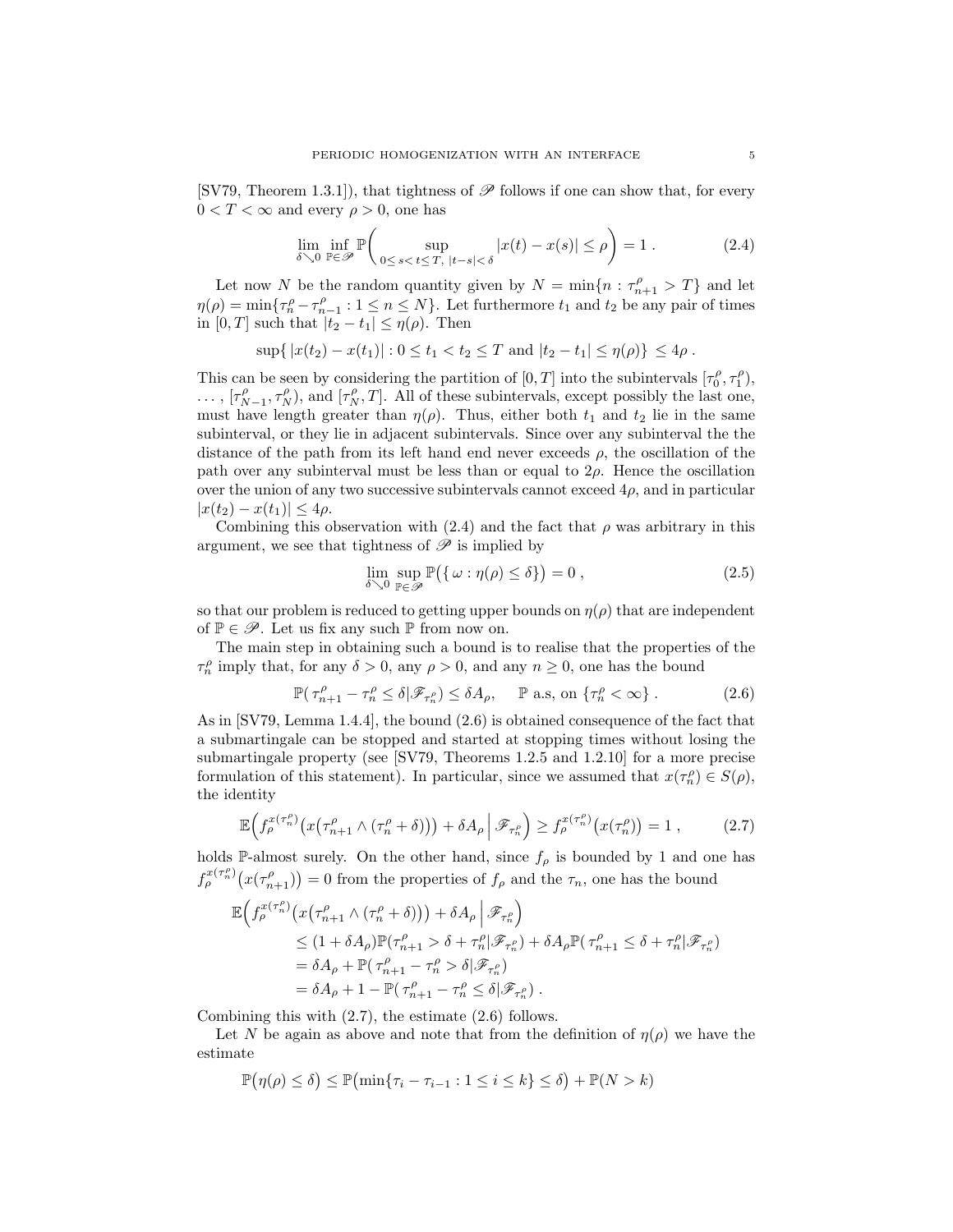$$
\leq \sum_{i=1}^k \mathbb{P}(\tau_i - \tau_{i-1} \leq \delta) + \mathbb{P}(N > k) \leq k \delta A_\rho + \mathbb{P}(N > k) ,
$$

where we used  $(2.6)$  to obtain the last line. Thus the proof of  $(2.5)$  will be complete once it is established that

$$
\lim_{k \nearrow \infty} \sup_{\mathbb{P} \in \mathcal{P}} \mathbb{P}(N > k) = 0.
$$
\n(2.8)

This will turn out to be a consequence of the following general fact, that can be found in [SV79, Lemma 1.4.5]:

**Lemma 2.4.** Let  $(\Omega, \mathscr{F}, \mathbb{P})$  be a probability space and  $\{\mathscr{F}_n : n \geq 0\}$  be a nondecreasing sequence of sub  $\sigma$ -algebras of  $\mathscr{F}$ . Let  $\{\tau_n : n \geq 1\}$  be a non-decreasing sequence of random variables on  $(\Omega, \mathscr{F})$  taking values in  $[0, \infty) \cup {\infty}$ , and assume that  $\tau_n$  is  $\mathscr{F}_n$  measurable. Define  $\tau_0 \equiv 0$  and suppose for some  $\lambda < 1$  and all  $n \geq 0$ :

$$
\mathbb{E}\big[\exp[-(\tau_{n+1}-\tau_n)]\,|\,\mathscr{F}_n\big]\leq\lambda\ a.s.
$$

If, for some  $T > 0$  one defines for  $\omega \in \Omega$ ,

$$
N(\omega) = \inf\{n \ge 0 : \tau_{n+1}(\omega) > T\}
$$

then  $N < \infty$  a.s. and in fact one has the stronger bound  $\mathbb{P}(N \geq k) \leq e^T \lambda^k$  $\Box$ 

In order to apply this result, note that for any  $t_0 > 0$ , one has the P-almost sure inequality

$$
\mathbb{E}\left[e^{-(\tau_{i+1}-\tau_i)}|\mathscr{F}_{\tau_i}\right] \leq \mathbb{P}\left[\tau_{i+1}-\tau_i \leq t_0|\mathscr{F}_{\tau_i}\right] + e^{-t_0}\mathbb{P}\left[\tau_{i+1}-\tau_i > t_0|\mathscr{F}_{\tau_i}\right] \n\leq e^{-t_0} + (1 - e^{-t_0})\mathbb{P}\left[\tau_{i+1}-\tau_i \leq t_0|\mathscr{F}_{\tau_i}\right] \n\leq e^{-t_0} + (1 - e^{-t_0})t_0A_\rho.
$$

Choosing  $t_0$  sufficiently small so that  $t_0A_\rho < 1$ , we can make this strictly smaller than 1. Therefore, Lemma 2.4 yields the existence of  $\lambda > 0$  independent of  $\mathscr P$  such that

$$
\mathbb{P}(N \geq k) \leq e^T \lambda^k ,
$$

from which (2.8) follows at once.

This general statement can now be applied to the situation that is of interest to us, allowing us to give the

*Proof of Theorem 2.2.* Denoting by  $\mathcal{L} = \frac{1}{2}\partial_x^2 + b(x)\partial_x$  the generator of the diffusion X, it follows from Itô's formula that  $Y^{\varepsilon}$  satisfies the equation

$$
Y_x^{\varepsilon}(t) = x + \frac{1}{\varepsilon} \int_0^t (b + \mathcal{L}g) \left( \frac{X^{\varepsilon}(s)}{\varepsilon} \right) ds + \int_0^t \left( 1 + g' \left( \frac{X^{\varepsilon}(s)}{\varepsilon} \right) \right) dB_s,
$$

where, as a consequence of the construction of g, the modified drift  $b + \mathcal{L}g$  vanishes as soon as X is located outside of the interface  $[-\eta, \eta]$ .

The series of functions and stopping times satisfying the hypotheses of the above theorem are then given as follows. Set  $\mathbb{Z}_{\rho} = \rho \mathbb{Z} + \frac{\rho}{2}$  and define

$$
\tau_{n+1}^{\rho} = \inf\{ t > \tau_n^{\rho}(\omega) : x(t,\omega) \in \mathbb{Z}_{\rho}, \quad x(t,\omega) \neq x(\tau_n^{\rho}, \omega) \}.
$$

These stopping times clearly satisfy (2.3) with  $c = 1$ , and we have  $\lim_{n\to\infty} \tau_n(\omega) =$  $\infty$  a.s. since  $Y_x^{\varepsilon}$  has finite quadratic variation for every  $\varepsilon > 0$ . Choose furthermore any  $\phi \in C_0^{\infty}(\mathbb{R})$  having the property that  $\phi(x) = 1$  for  $|x| \leq \frac{1}{32}$  and  $\phi(x) = 0$  for  $|x| > \frac{1}{16}$ , and set  $f_{\rho}(x) = \phi(\frac{x}{\rho}).$ 

$$
\sqcup
$$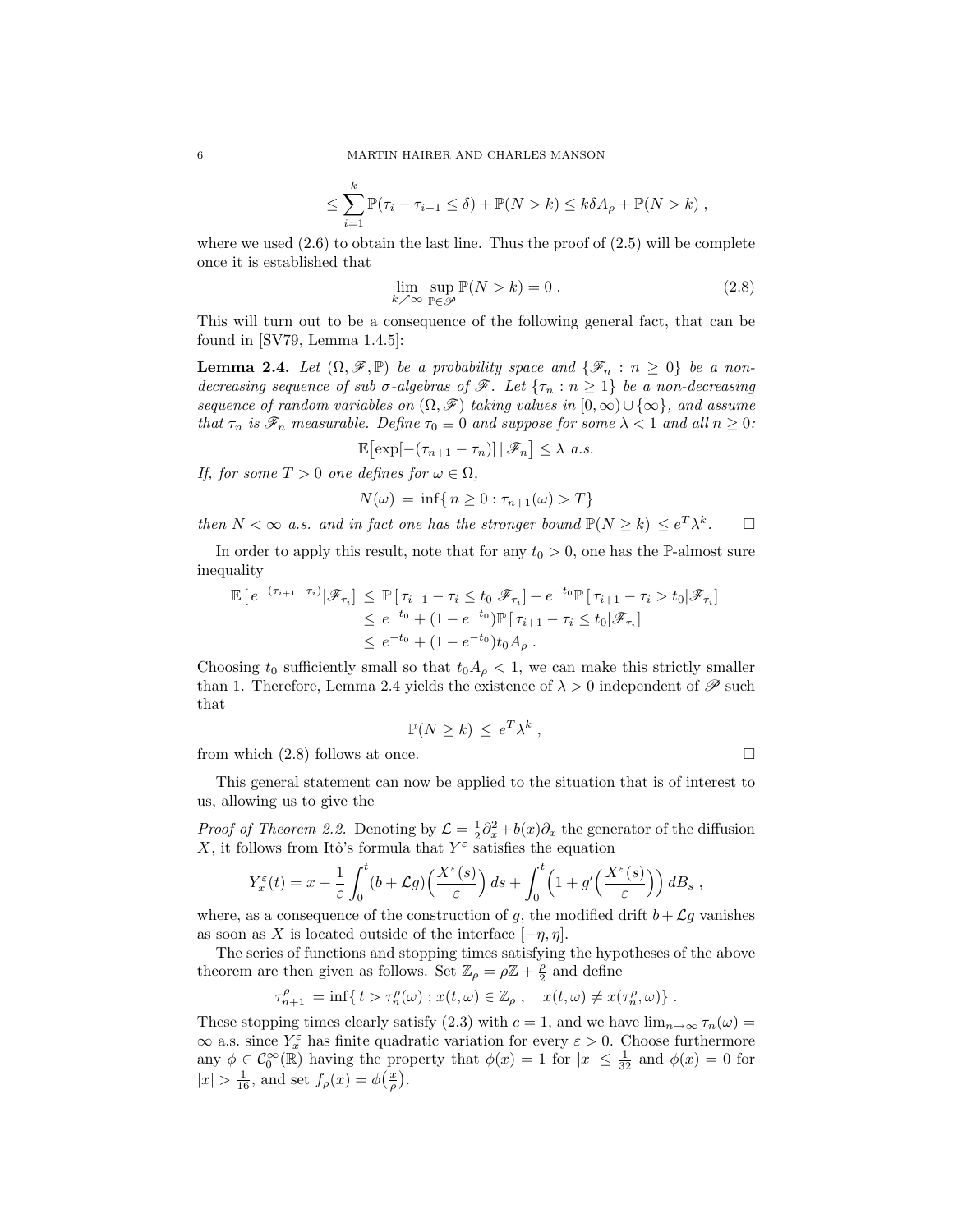Finally, instead of first fixing the sequence  $A_{\rho}$ , we set  $\tilde{S}(\rho) = (-\infty, -\frac{\rho}{4}] \cup [\frac{\rho}{4}, \infty)$ , so that  $x(\tau_n^{\rho}) \in \tilde{S}(\rho)$  for every  $\rho$ . With these definitions at hand, we obtain from Itô's formula

$$
f_{\rho}^{a}(Y^{\varepsilon}(t)) = f_{\rho}^{a}(x) + \frac{1}{\varepsilon} \int_{0}^{t} (f_{\rho}^{a})'(Y^{\varepsilon}(s))(b + \mathcal{L}g)(\varepsilon^{-1}X^{\varepsilon}(s)) ds
$$
  
+ 
$$
\frac{1}{2} \int_{0}^{t} (f_{\rho}^{a})''(Y^{\varepsilon}(s)) (1 + g'(\varepsilon^{-1}X^{\varepsilon}(s)))^{2} ds
$$
  
+ 
$$
\int_{0}^{t} (f_{\rho}^{a})'(Y^{\varepsilon}(s))(1 + g'(\varepsilon^{-1}X^{\varepsilon}(s))) dB_{s}.
$$

The only term in this expression that is not uniformly bounded with respect to  $\varepsilon$ is the first term. Recall however that  $b + \mathcal{L}g = 0$  outside of  $[-\eta, \eta]$  and that  $f_{\rho}^a$  is compactly supported on a ball of radius  $\rho/16$  around a. Therefore, provided that  $a \in \tilde{S}(\rho)$ , if  $\varepsilon$  is sufficiently small so that  $\varepsilon \eta \leq \frac{\rho}{16}$  and  $\varepsilon ||g||_{\infty} \leq \frac{\rho}{16}$ , then this first term is identically zero for all times. This shows that one can find a constant  $A_{\rho}$ independent of  $\varepsilon$  so that the bound

$$
f_{\rho}^{a}(Y^{\varepsilon}(t)) \le f_{\rho}^{a}(x) + A_{\rho}t + \int_{0}^{t} (f_{\rho}^{a})'(Y^{\varepsilon}(s)) (1 + g'(\varepsilon^{-1}X^{\varepsilon}(s))) dB_{s},
$$

holds uniformly for all  $\varepsilon \in (0,1]$  and all  $a \in \tilde{S}(\rho)$ , thus showing that the assumptions of Theorem 2.3 are satisfied for that particular choice of the  $A_{\rho}$ . The initial condition is furthermore kept fixed at one point across the entire family hence the hypothesis on the initial condition is trivially satisfied and the claim follows.  $\Box$ 

Finally, we show that Theorem 2.2 does indeed imply Theorem 2.1:

**Proposition 2.5.** The tightness of the family of probability measures given by  $Y^{\varepsilon}$ and  $X^{\varepsilon}$  on  $\mathcal{C}([0,\infty),\mathbb{R})$  are equivalent for the same initial conditions.

*Proof.* Denote by  $\mu_{\varepsilon}$  the law of  $X^{\varepsilon}$  and by  $\tilde{\mu}_{\varepsilon}$  the law of  $Y^{\varepsilon}$ . Since g is bounded, there exists a constant C such that  $d(\mu_{\varepsilon}, \tilde{\mu}_{\varepsilon}) \leq C_{\varepsilon}$ , where d denotes the Wasserstein-1 metric with respect to the distance function

$$
d(x, z) = \sum_{n=1}^{\infty} \frac{1 \wedge \sup_{0 \le t \le n} |x(t) - z(t)|}{2^n}.
$$

Therefore, since d metrises the topology of weak convergence [Vil03],  $\mu^{\varepsilon_n} \to \mu$ weakly for some probability measure  $\mu$  if and only if  $\tilde{\mu}^{\varepsilon_n} \to \mu$  weakly. Since tightness of a family  $\mathscr P$  of probability measures over a Polish space is equivalent to the fact that every sequence in  $\mathscr P$  has at least one (weak) accumulation point, the claim follows.  $\Box$ 

#### 3. Convergence of the laws

The main ingredient in our proof of convergence will be [FW93, Theorem 4.1], which is used in conjunction with the previous tightness result to identify the weak limit points of the family of probability distributions as the solutions to a martingale problem. The aim of this section is to explain how to fit our problem into the framework of [FW93] and to verify the assumptions of their main convergence theorem.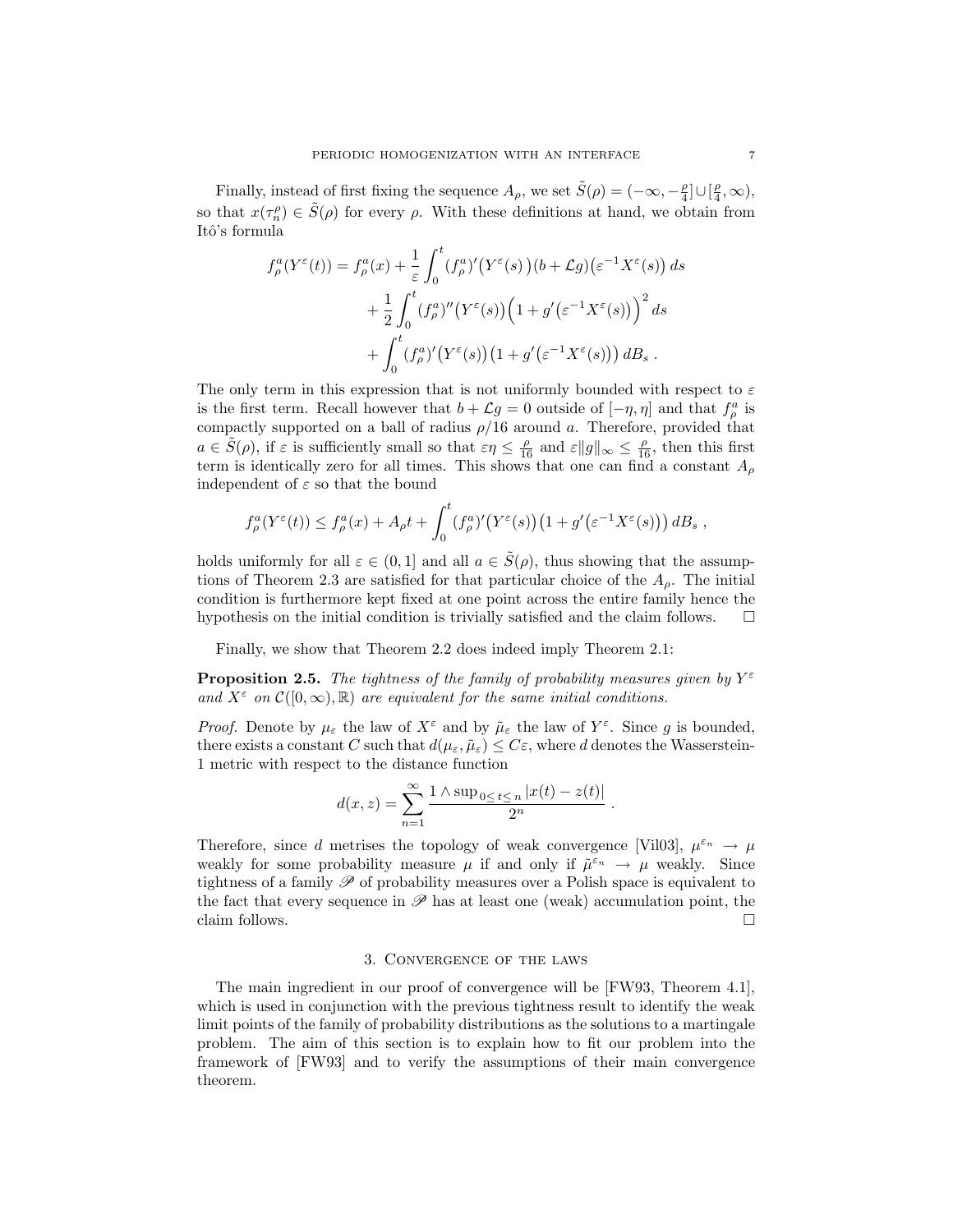Before we proceed, let us recall what is understood by the "martingale problem" corresponding to some operator  $A$  (see for example  $[EK86]$ ), and let us try to guess what the generator  $A$  for the limiting process is expected to be. Let  $X$  be a Polish (i.e. complete separable metric) space;  $\mathcal{C}[0,\infty)$ , the space of all continuous functions on  $[0, \infty)$  with values in X. For any subset  $I \subset [0, \infty)$ , denote by  $\mathscr{F}_I$  the  $\sigma$ -algebra of subsets of  $C[0,\infty)$  generated by the sets  $\{x \in C[0,\infty) : x(s) \in B\}$ , where  $s \in I$ and  $B \subset X$  is an arbitrary Borel set. We also denote by  $\mathcal{C}(X)$  the space of all continuous real-valued functions on X.

Let A be a linear operator on  $\mathcal{C}(X)$ , defined on a subspace  $\mathscr{D}(A) \subseteq \mathcal{C}(X)$ . We will say that a probability measure  $\mathbb{P}$ , on  $(C[0,\infty), \mathscr{F}_{[0,\infty)})$ , is a solution to the martingale problem corresponding to A, starting from a point  $x_0 \in X$ , if

$$
\mathbb{P}\{x \,:\, x(0) = x_0\} = 1\tag{3.1}
$$

and, for any  $f \in \mathcal{D}(A)$ , the random function defined on the probability space  $(C[0,\infty), \mathscr{F}_{[0,\infty)}, \mathbb{P})$  by

$$
f(x(t)) - \int_0^t (Af)(x(s)) ds, \ t \in [0, \infty), \qquad (3.2)
$$

is a martingale with respect to the filtration  $\{\mathscr{F}_{[0,t]}\}_{t>0}$ .

What do we expect the operator A to be given by in our case? On either side of the interface, we argued in the introduction that the limiting process should be given by Brownian motion, scaled by factors  $C_{\pm}$  respectively. Therefore, one would expect A to be given by

$$
(Af)(x) = \begin{cases} \frac{1}{2}C_{-}^{2}\partial_{x}^{2}f(x) & \text{if } x < 0, \\ \frac{1}{2}C_{+}^{2}\partial_{x}^{2}f(x) & \text{otherwise,} \end{cases}
$$
(3.3)

and the domain  $\mathscr{D}(A)$  to contain functions that are  $\mathcal{C}^2$  away from the origin. This however does not take into account for the "skewing", which should be encoded in the behaviour of functions in  $\mathscr{D}(A)$  at the origin.

Since the limiting process spends zero time at the origin (the invariant measure is continuous with respect to Lebesgue measure), it was shown in [Lej06] that the possible behaviours at the origin are given by matching conditions for the first derivatives of functions belonging to  $\mathcal{D}(A)$ . We know from the introduction that the invariant measure of the limiting process is proportional to Lebesgue measure on either side of the origin, with proportionality constants  $\lambda_{\pm}$ . We should therefore have the identity

$$
\lambda_- \int_{-\infty}^0 Af(x) dx + \lambda_+ \int_0^\infty Af(x) dx = 0,
$$

for every function  $f \in \mathscr{D}(A)$ . Using (3.3), we thus obtain

$$
\lambda_- C_-^2 \int_{-\infty}^0 f''(x) \, dx + \lambda_+ C_+^2 \int_0^\infty f''(x) \, dx = 0 \, .
$$

Integrating by parts, this yields (for say compactly supported test functions  $f$ ) the condition

$$
\lambda_- C_-^2 f'(0^-) = \lambda_+ C_+^2 f'(0^+).
$$
\n(3.4)

This is exactly the general form of a generator produced by Theorem 4.1 in Freidlin and Wentzell [FW93], a differential operator on the regions away from some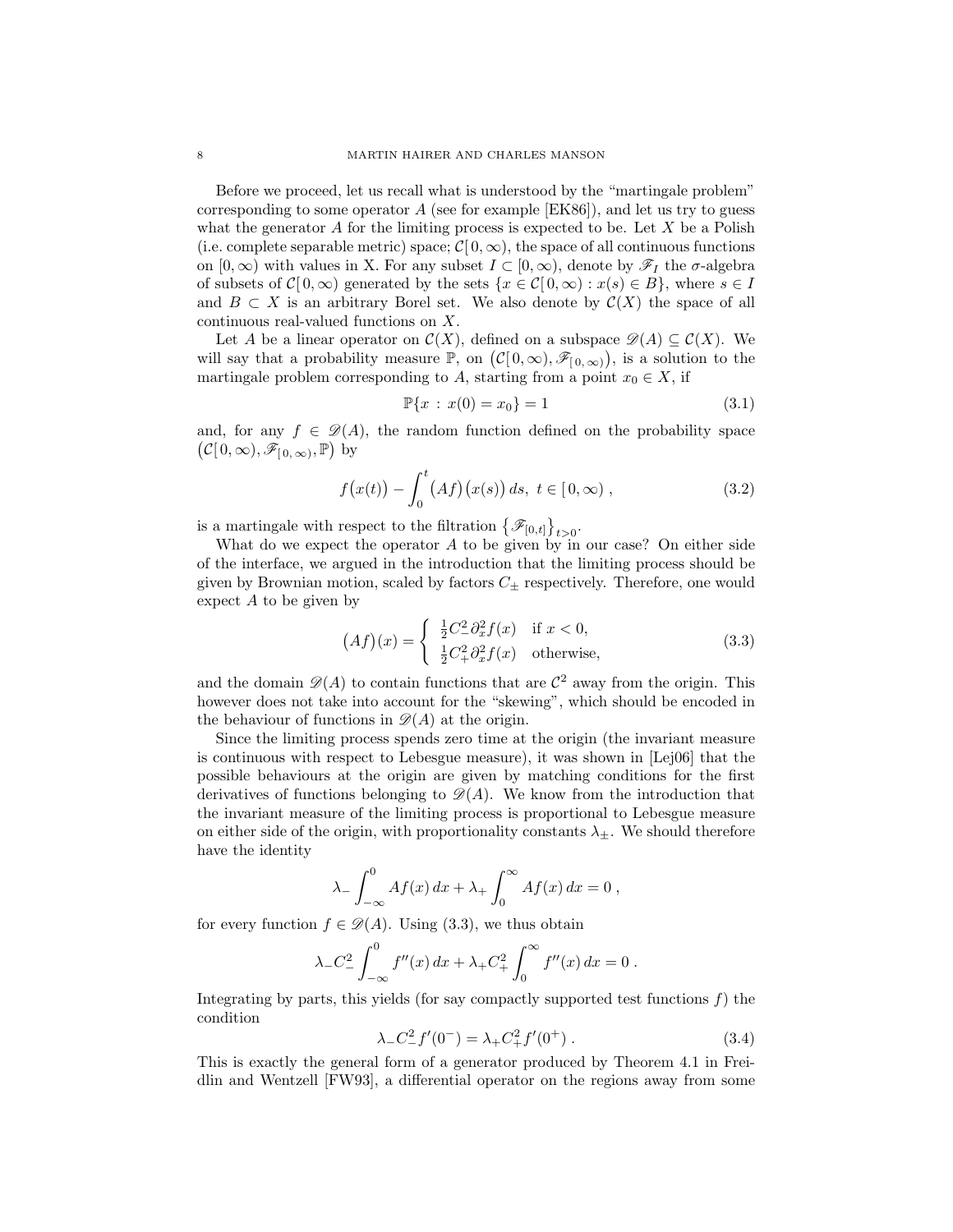distinguished points termed nodes, combined with a restriction on the ratios of the limits of the derivatives at this point.

The main theorem of this section that is also very closely related to the main theorem of the article is as follows:

**Theorem 3.1.** Let  $C_{\pm}$  be given by

$$
C_{\pm}^{2} = \int_{0}^{1} (1 + g_{\pm}(x))^{2} \mu_{\pm}(dx) , \qquad (3.5)
$$

where  $g_{\pm}$  and  $\mu_{\pm}$  are as in (2.2). Let A be given by (3.3) and let  $\mathscr{D}(A)$  be the set of continuous functions  $f: \mathbb{R} \to \mathbb{R}$ , vanishing at infinity, that are  $\mathcal{C}^2$  away from 0 and that satisfy the condition  $(3.4)$  at the origin.

Then, every limit point of the family of processes  $Y_x^{\varepsilon}$  is solution to the martingale problem corresponding to A.

As already mentioned, our main ingredient is [FW93, Theorem 4.1] applied to the sequence of processes  $Y^{\varepsilon}$  as defined in (2.1). For completeness, we give a simplified statement of this result adapted to the situation at hand:

**Theorem 3.2** (Freidlin & Wentzell). Let  $\mathcal{L}_i$ ,  $i = \pm$ , be elliptic second order differential operators with smooth coefficients on  $I_i$ ,  $I_+ = [0, \infty)$ ,  $I_- = (-\infty, 0]$ , and let  $Y^{\varepsilon}$  be a family of real-valued processes satisfying the strong Markov property. For some fixed  $\tilde{\eta} > 0$ , let  $\tau^{\varepsilon}$  be the first hitting time of the set  $(-\varepsilon \tilde{\eta}, \varepsilon \tilde{\eta})$  by  $Y^{\varepsilon}$ .

Assume that there exists a function  $k: \mathbb{R}_+ \to \mathbb{R}_+$  with  $\lim_{\varepsilon \to 0} k(\varepsilon) = 0$  such that, for any function  $f \in \mathcal{C}_0^{\infty}(I_i)$  and for any  $\lambda > 0$ , one has the bound<sup>1</sup>

$$
\mathbb{E}_{y}\bigg[e^{-\lambda\tau^{\varepsilon}}f(Y^{\varepsilon}(\tau^{\varepsilon})) - f(y) + \int_{0}^{\tau^{\varepsilon}} e^{-\lambda t} \Big(\lambda f(Y^{\varepsilon}(t)) - \mathcal{L}_{i}f(Y^{\varepsilon}(t))\Big) dt\bigg] = \mathcal{O}(k(\varepsilon))\tag{3.6}
$$

as  $\varepsilon \to 0$ , uniformly with respect to  $y \in I_i$ . Assume furthermore that there exists a function  $\delta \colon \mathbb{R}_+ \to \mathbb{R}_+$  with  $\lim_{\varepsilon \to 0} \delta(\varepsilon) = 0$  and  $\lim_{\varepsilon \to 0} \delta(\varepsilon)/k(\varepsilon) \to \infty$  such that, for any  $\lambda > 0$ .

$$
\mathbb{E}_y \left[ \int_0^\infty e^{-\lambda t} 1_{(-\delta,\delta)}(Y^{\varepsilon}(t)) dt \right] \to 0 \tag{3.7}
$$

as  $\varepsilon \to 0$ , uniformly over all  $y \in R$ . Finally, writing  $\sigma^{\delta}$  for the first hitting time of the set  $(-\infty, -\delta) \cup (\delta, \infty)$  by  $Y^{\varepsilon}$ , assume that there exist  $p_i \geq 0$  with  $p_- + p_+ = 1$ such that

$$
\mathbb{P}_y \left[ Y^{\varepsilon}(\sigma^{\delta}) \in I_i \right] \to p_i \,, \quad i \in \{+, -\}, \tag{3.8}
$$

uniformly for  $y \in (-\varepsilon \tilde{\eta}, \varepsilon \tilde{\eta}).$ 

Let now A be the operator defined by  $Af(x) = L_i f(x)$  for  $x \in I_i$  with domain  $\mathscr{D}(A)$  consisting of functions f such that  $f|_{I_i} \in \mathcal{C}_0^{\infty}(I_i)$  and such that the 'matching' condition'  $p_+ f'(0^+) = p_- f'(0^-)$  holds. Then for any fixed  $t_0 \geq 0$ , any  $\lambda > 0$ , and any  $f \in \mathcal{D}(A)$ , the bound

ess sup 
$$
\left| \int_{t_0}^{\infty} e^{-\lambda t} \mathbb{E}_y \left[ \lambda f(Y^{\varepsilon}(t)) - Af(Y^{\varepsilon}(t)) \right| \mathcal{F}_{[0, t_0]} \right] dt - e^{-\lambda t_0} f(Y^{\varepsilon}(t_0)) \right| \to 0
$$
 (3.9)

holds as  $\varepsilon \to 0$ , uniformly for all  $y \in \mathbb{R}$ .

<sup>&</sup>lt;sup>1</sup>We denote by  $\mathcal{C}_0^{\infty}$  the space of smooth functions who vanish at infinity, together with all of their derivatives.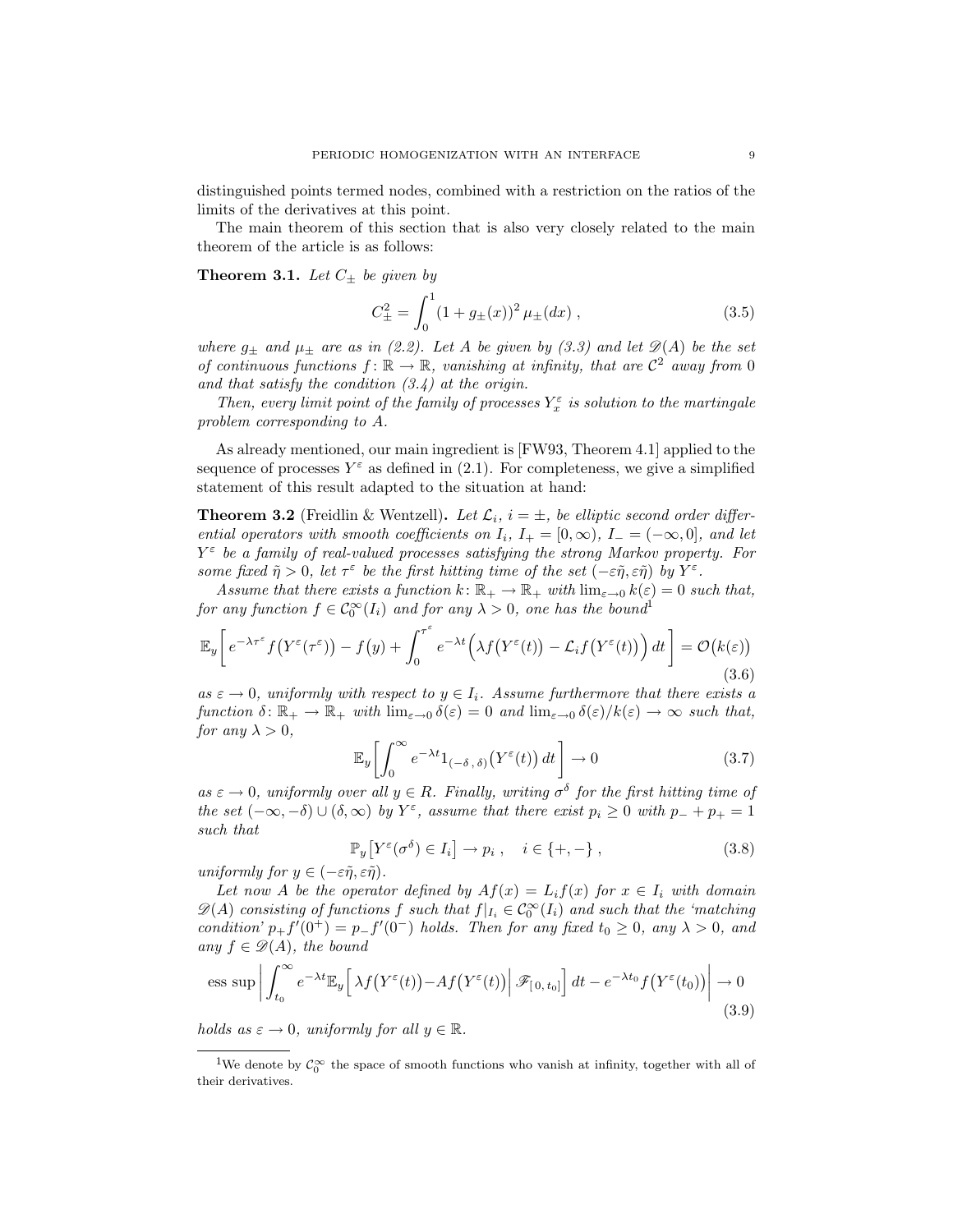Remark 3.3. The version of Theorem 3.2 stated in [FW93] does actually treat more general diffusions on graphs, but assumes that the edges of the graph are finite. This is not really a restriction, since  $I_+$  is in bijection with [0, 1) (and similarly for  $I_-$ ) and we can simply add non-reachable vertices at  $\pm 1$  to turn our process into a process on a finite graph.

*Remark* 3.4. As can be seen by combining (1.3) and (3.4), the probabilities  $p_{\pm}$ appearing in the statement of Theorem 3.2 are not quite the same in general as the probabilities  $\tilde{p}_{\pm} = \{p, 1-p\}$  appearing in the construction of skew Brownian motion in the introduction. The relation between them is given by  $\frac{pC_+}{(1-p)C_-} = \frac{p_+}{p_-}$  $\frac{p_+}{p_-}$ . The reason is that  $p_{\pm}$  give the respective probabilities of hitting two points located at a fixed distance from the 'interface', whereas the non-trivial scaling of the Brownian bridges on either side of the interface means that  $\tilde{p}_\pm$  give the probabilities of hitting two points whose distances from the interface have the ratio  $C_{+}/C_{-}$ .

Most of the remainder of this section is devoted to the fact that:

**Proposition 3.5.** The family of processes  $Y^{\varepsilon}$  given by (2.1) satisfies the assumptions of Theorem 3.2 with  $\mathcal{L}_{\pm} = \frac{1}{2}C_{\pm}\partial_x^2$  and  $p_{\pm}$  defined by the relations

$$
p_+ + p_- = 1\; , \qquad \frac{p_+}{p_-} = \frac{\lambda_+ C_+^2}{\lambda_- C_-^2}\; ,
$$

and  $\lambda_{\pm}$  as in (1.4).

This yields the

*Proof of Theorem 3.1.* Before we start, let us remark that the initial condition  $y$ for the corrected process  $Y^{\varepsilon}$  and the initial condition x for the original process  $X^{\varepsilon}$ are related by  $y = x + \varepsilon g(x/\varepsilon)$ .

Note also that, thanks to the identity  $\int_{t_0}^{\infty} e^{-\lambda s} F(s) ds = \int_{t_0}^{\infty} \lambda e^{-\lambda t} \int_{t_0}^{y} F(s) ds dt$ valid for any bounded measurable function  $F$ , the left hand side in (3.9) can be written as

$$
\Delta(\varepsilon) = \int_{t_0}^{\infty} \lambda e^{-\lambda t} \mathbb{E}_y \Big( f(Y^{\varepsilon}(t)) - f(Y^{\varepsilon}(t_0)) - \int_{t_0}^t A f(Y^{\varepsilon}(s)) ds \Big| \mathscr{F}_{[0, t_0]} \Big) dt \n= \int_{t_0}^{\infty} \lambda e^{-\lambda t} \mathbb{E}_y \big( \mathcal{G}_f(Y^{\varepsilon}, t_0, t) \big| \mathscr{F}_{[0, t_0]} \big) dt.
$$

We have already established the weak precompactness of the family  $\{\mathbb{P}^{\varepsilon}, \varepsilon > 0\}$ in the space  $\mathcal{C}(\mathbb{R}_+, \mathbb{R})$ . The uniformity in x of the convergence of  $\Delta(\varepsilon)$  to 0 then implies that for any  $n$ , any  $0 \le t_1 < \cdots < t_n \le t_0$ , and any bounded measurable function  $G(x_1, \ldots, x_n), x_i \in \mathbb{R}$ ,

$$
\left| \mathbb{E}_y \Big( G(Y^{\varepsilon}(t_1), \ldots, Y^{\varepsilon}(t_n)) \cdot \int_{t_0}^{\infty} \lambda e^{-\lambda t} \mathcal{G}_f(Y^{\varepsilon}, t_0, t) dt \Big) \right| \leq \sup |G| \cdot \Delta(\varepsilon) . \tag{3.10}
$$

If we furthermore assume that  $G$  is continuous, then the expression inside the expectation is a continuous function on  $\mathcal{C}(\mathbb{R}_+, \mathbb{R})$ , so that any accumulation point  $X^0$  satisfies

$$
\int_{t_0}^{\infty} \lambda e^{-\lambda t} \mathbb{E}\Big(G(X^0(t_1),...,X^0(t_n))\mathcal{G}_f(X^0,t_0,t)\Big) dt = 0.
$$
 (3.11)

Since the integrand is a continuous function of  $t$  and a continuous function is determined uniquely by its Laplace transform, this implies that  $\mathbb{E}(G(\ldots)G_f(X^0,t_0,t))$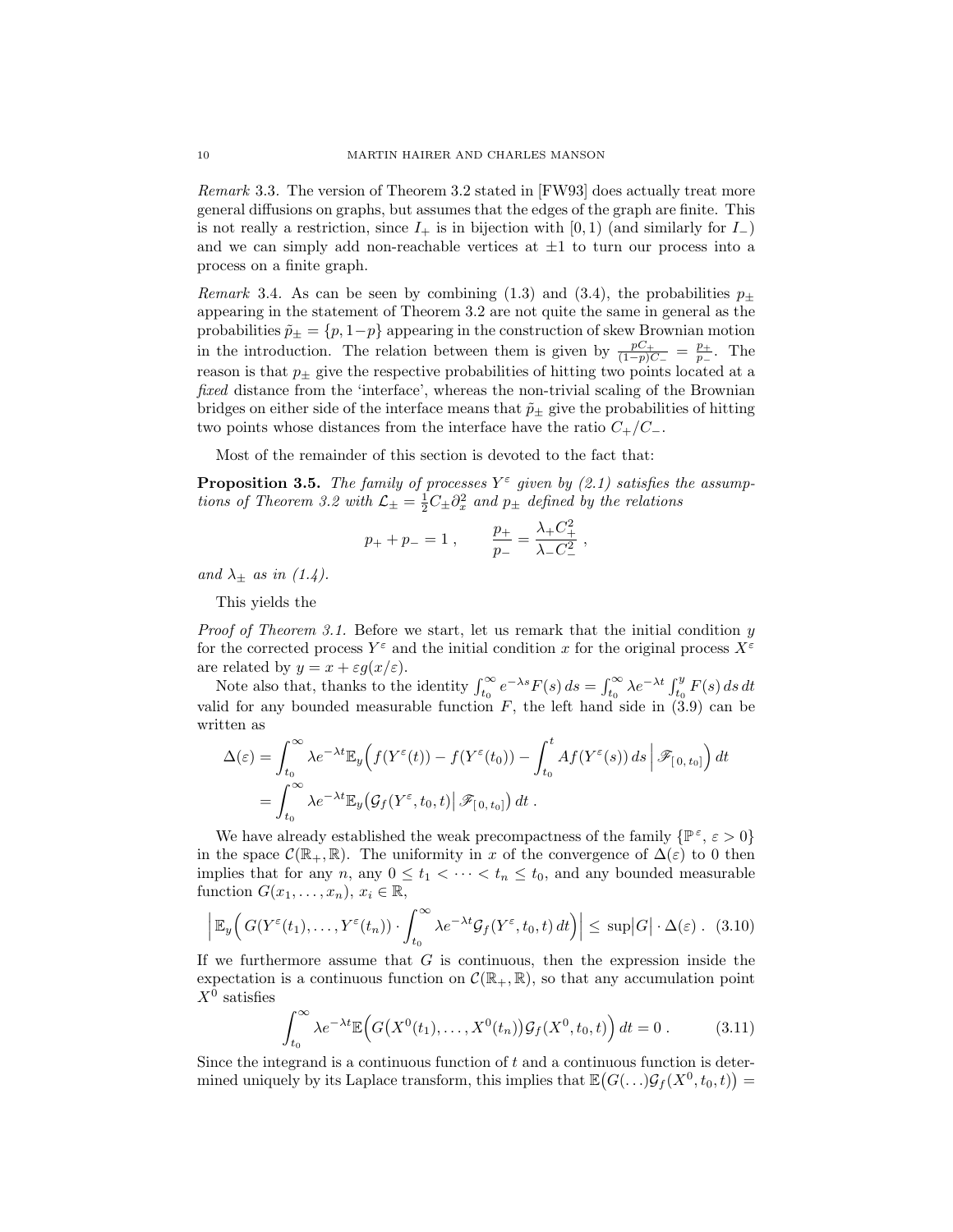0 for all n and  $0 \leq t_1 < \cdots < t_n \leq t_0$ , so that in particular the random function  $f(X^0(t)) - \int_0^t Af(X^0(s)) ds$  is indeed a martingale in the filtration generated by the process  $\check{X}^0$ .

Since the laws of the starting points of  $X^{\varepsilon}$  are all equal to  $\delta_x$  by construction, we conclude that the law of  $X^0$  is indeed a solution of the martingale problem corresponding to A, starting from  $x_0$ .

*Proof of Proposition 3.5.* The proofs of  $(3.6), (3.7)$  and  $(3.8)$  will be given as three separate propositions.

**Proposition 3.6.** There exists  $\tilde{\eta} > 0$  such that the process  $Y^{\varepsilon}(t)$  satisfies (3.6) with  $k(\varepsilon) = \varepsilon$ , that is,

$$
\mathbb{E}_y\Big[e^{-\lambda\tau^{\varepsilon}}f(Y^{\varepsilon}(\tau^{\varepsilon})) - f(x) + \int_0^{\tau^{\varepsilon}} e^{-\lambda t} \Big(\lambda f(Y^{\varepsilon}(t)) - \frac{1}{2}C_+^2f''(Y^{\varepsilon}(t))\Big) dt\Big] = \mathcal{O}(\varepsilon),
$$

for every function  $f \in C_0^{\infty}(\mathbb{R}_+),$  uniformly in  $y \in [\tilde{\eta} \varepsilon, \infty)$ , and similarly for the left side of the interface.

Proof. The treatment of both sides of the interface is identical, so we restrict ourselves to  $\mathbb{R}_+$ . As before, the initial condition y for the corrected process  $Y^{\varepsilon}$  and the initial condition x for the original process  $X^{\varepsilon}$  are related by  $y = x + \varepsilon g(x/\varepsilon)$ . Note that one has  $g'_{\pm}(x) \neq -1$  for any x since otherwise, by uniqueness of the solutions to the ODE  $g'' = -2(1+g')b$ , this would entail that  $g'_{\pm}(x) = -1$  over the whole interval [0, 1], in contradiction with the periodic boundary conditions.

By possibly making  $\eta$  slightly larger, we can (and will from now on) therefore assume that  $g'(x) > -1$  uniformly over  $x \in \mathbb{R}$ , so that the correspondence  $x \leftrightarrow y$ is a bijection. Since g is bounded, this shows that one can find  $\tilde{\eta} > 0$  so that  $y \notin [-\varepsilon \tilde{\eta}, \varepsilon \tilde{\eta}]$  implies that  $x \notin [-\varepsilon \eta, \varepsilon \eta]$ . In particular, fixing such a value for  $\tilde{\eta}$ from now on, we see that the drift vanishes in the SDE satisfied by  $Y^{\varepsilon}$ , provided that we consider the process only up to time  $\tau^{\varepsilon}$ .

Using the integration by parts formula and Itô's formula for each  $Y_y^{\varepsilon}$  we get

$$
e^{-\lambda t} f\big(Y_y^{\varepsilon}(\tau^{\varepsilon})\big) = f(x) + \int_0^{\tau^{\varepsilon}} e^{-\lambda s} \big(1 + g'_+(\varepsilon^{-1} X_x^{\varepsilon}(s))\big) f'\big(Y_y^{\varepsilon}(s)\big) \, dB_s \tag{3.12}
$$

$$
-\int_0^{\tau^\varepsilon} e^{-\lambda s} \left[ \lambda f(Y^\varepsilon_y(s)) + \frac{1}{2} \left( 1 + g'_+(\varepsilon^{-1} X^\varepsilon_x(s)) \right)^2 f''(Y^\varepsilon_y(s)) \right] ds
$$

Since the expectation of the stochastic integral vanishes (both  $f'$  and  $g'_{+}$  are uniformly bounded), all that remains to be shown is that the last term in the above equation converges at rate  $\varepsilon$  to the same term with  $(1+g')^2$  replaced by  $C^2_+$ .

This will be a consequence of the following result (variants of which are quite standard in the theory of periodic homogenization), which considers the fully periodic case. It is sufficient to consider this case in the situation at hand since we restrict ourselves to times before  $\tau^{\varepsilon}$ , so that the process does not 'see' the interface.

**Lemma 3.7.** Let  $b: \mathbb{R}^n \to \mathbb{R}^n$  be smooth and periodic with fundamental domain  $\Lambda \subset \mathbb{R}^n$ , and denote by  $\mu$  the (unique) probability measure on  $\Lambda$  invariant for the SDE

$$
dX(t) = b(X(t)) dt + dB_t , \quad X(0) = x , \qquad (3.13)
$$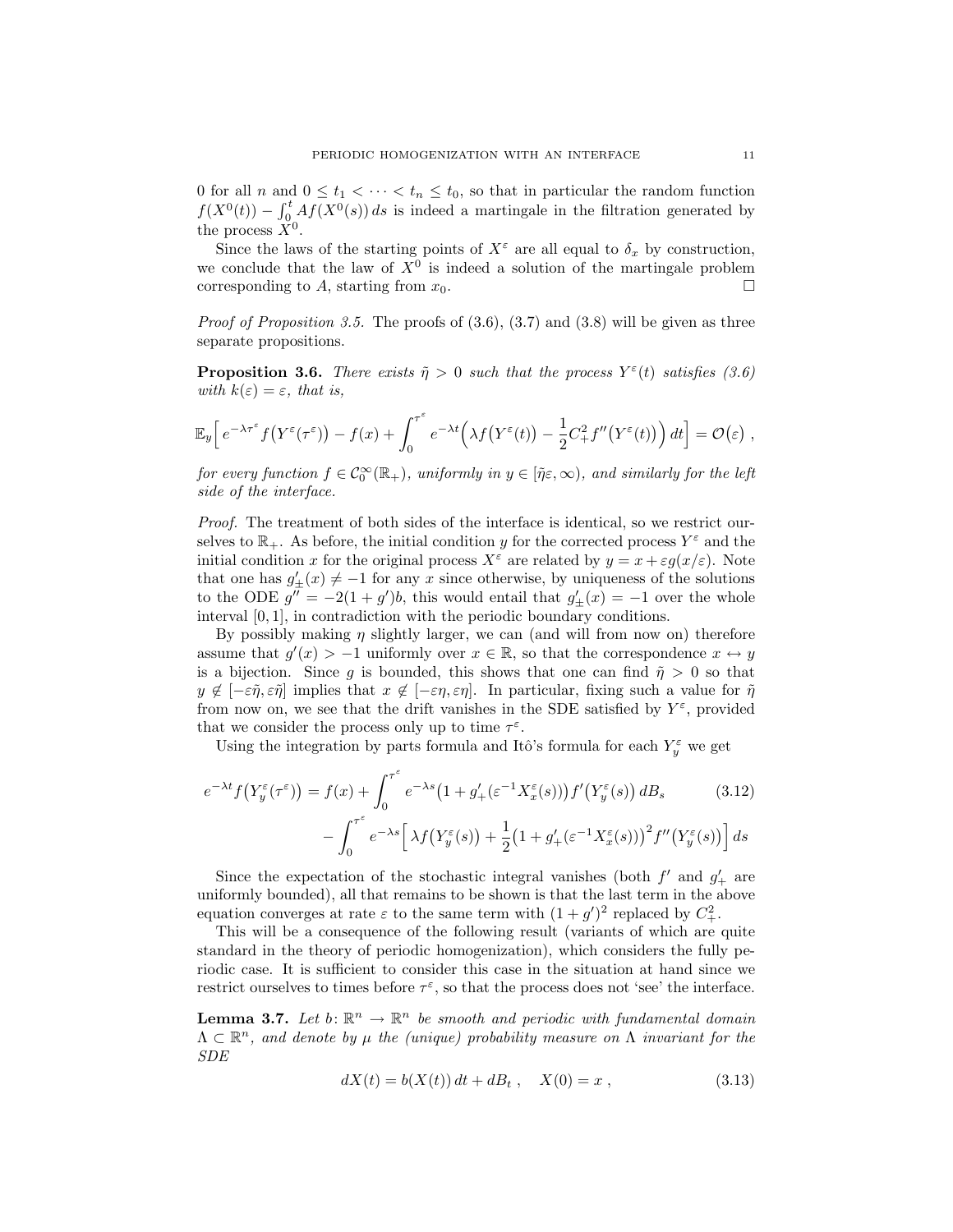where B is a standard d-dimensional Wiener process. Assume furthermore that  $\int_{\Lambda} b(x) \mu(dx) = 0$ . (This condition will be referred to in the sequel as b being centred.)

Let  $h: \mathbb{R}^d \to \mathbb{R}$  be any smooth function that is periodic with fundamental domain  $\Lambda$  and centred. Let furthermore  $X^{\varepsilon}(t) = \varepsilon X(t/\varepsilon^2)$  and let  $\tau_{\varepsilon}$  be a family of (possibly infinite) stopping times with respect to the natural filtration of B. Then, for every  $F \in \mathcal{C}_0^4(\mathbb{R}^d, \mathbb{R})$  there exists  $C > 0$  independent of  $\tau_{\varepsilon}$  such that the bound

$$
\mathbb{E}_x\left[\int_0^{\tau_{\varepsilon}} e^{-\lambda s} F\big(X^{\varepsilon}(s)\big) h\bigg(\frac{X^{\varepsilon}(s)}{\varepsilon}\bigg) ds\right] \leq C\varepsilon,
$$

holds for any  $\varepsilon \in (0,1]$ , uniformly in x.

*Proof.* Denote by  $\mathcal{L} = \frac{1}{2}\Delta + \langle b(x), \nabla \rangle$  the generator of (3.13) and let g be the unique periodic centred solution to  $\mathcal{L}g = h$ . (Such a solution exists by the Fredholm alternative.) Applying Itô's formula to the process

$$
\varepsilon^2 e^{-\lambda t} F\big(X^{\varepsilon}(t)\big)g\bigg(\frac{X^{\varepsilon}(t)}{\varepsilon}\bigg) ,
$$

we obtain the identity

$$
\varepsilon^{2} e^{-\lambda \tau_{\varepsilon}} F(X^{\varepsilon}(\tau_{\varepsilon})) g\left(\frac{X^{\varepsilon}(\tau_{\varepsilon})}{\varepsilon}\right) = \int_{0}^{\tau_{\varepsilon}} e^{-\lambda s} F(X^{\varepsilon}(s)) h\left(\frac{X^{\varepsilon}(s)}{\varepsilon}\right) ds \n+ \varepsilon^{2} \int_{0}^{\tau_{\varepsilon}} -\lambda e^{-\lambda s} F(X(s)) g\left(\frac{X(s)}{\varepsilon}\right) ds \n+ \varepsilon \int_{0}^{\tau_{\varepsilon}} e^{-\lambda s} b\left(\frac{X^{\varepsilon}(s)}{\varepsilon}\right) \cdot \nabla F(X^{\varepsilon}(s)) g\left(\frac{X^{\varepsilon}(s)}{\varepsilon}\right) ds \n+ \frac{1}{2} \varepsilon^{2} \int_{0}^{\tau_{\varepsilon}} e^{-\lambda s} \Delta F(X^{\varepsilon}(s)) g\left(\frac{X^{\varepsilon}(s)}{\varepsilon}\right) ds \n+ \varepsilon^{2} \int_{0}^{\tau_{\varepsilon}} e^{-\lambda s} \nabla F(X^{\varepsilon}(s)) g\left(\frac{X^{\varepsilon}(s)}{\varepsilon}\right) dB_{s} \n+ \varepsilon \int_{0}^{\tau_{\varepsilon}} e^{-\lambda s} F(X^{\varepsilon}(s)) \nabla g\left(\frac{X^{\varepsilon}(s)}{\varepsilon}\right) dB_{s} \n+ \varepsilon \int_{0}^{\tau_{\varepsilon}} e^{-\lambda s} \left(\nabla F(X^{\varepsilon}(s)) \cdot \nabla g\left(\frac{X^{\varepsilon}(s)}{\varepsilon}\right)\right) ds .
$$

The claim then follows by taking expectations and noting that all the functions of  $X^{\varepsilon}$  appearing in the various terms are uniformly bounded.  $\square$ 

Returning to the proof of Proposition 3.6, we first note that  $f''(Y_g^{\varepsilon}) = f''(X_g^{\varepsilon}) +$  $\mathcal{O}(\varepsilon)$ , so that we can replace  $f''(Y_g^{\varepsilon})$  by  $f''(X_g^{\varepsilon})$  in (3.12), up to errors of  $\mathcal{O}(\varepsilon)$ . Applying Lemma 3.7 with  $F = f''$  and  $h = (1 + g'_+)^2 - C_+^2$ , the claim then follows at once.  $\Box$ 

Proposition 3.8. The convergence

$$
\mathbb{E}\left[\int_0^\infty e^{-\lambda t} 1_{(-\sqrt{\varepsilon}, \sqrt{\varepsilon})} \left(Y_y^\varepsilon(t)\right) dt\right] \to 0\tag{3.14}
$$

takes place as  $\varepsilon \to 0$ , uniformly in the initial point  $y \in \mathbb{R}$ . In particular, (3.7) holds takes place as  $\varepsilon$ <br>with  $\delta(\varepsilon) = \sqrt{\varepsilon}$ .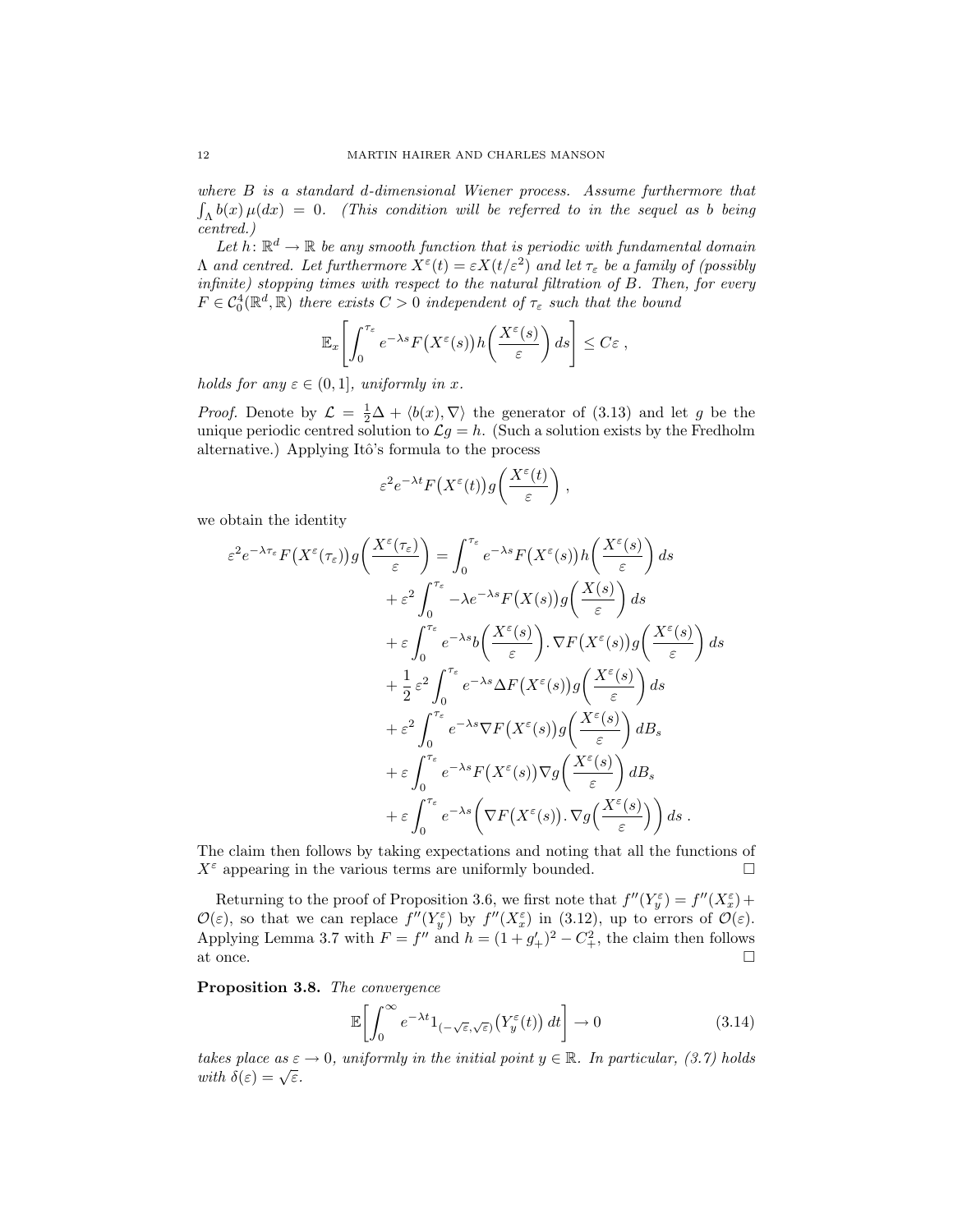Proof. The main idea is to first perform a time-change that turns the diffusion coefficient of  $Y^{\varepsilon}$  into 1 and to then compare the resulting process to the process  $V^{\varepsilon}$ which is the solution to

$$
dV^{\varepsilon} = b_V^{\varepsilon}(V^{\varepsilon}) dt + dB_t , \qquad (3.15)
$$

where the drift  $b_V^{\varepsilon}$  is given by

$$
b_V^{\varepsilon}(x) = \begin{cases} -\frac{C_V}{\varepsilon} & \text{for } 0 \le x \le \hat{\eta} \varepsilon, \\ \frac{C_V}{\varepsilon} & \text{for } -\hat{\eta} \varepsilon \le x < 0, \\ 0 & \text{otherwise,} \end{cases}
$$
(3.16)

for  $C_V$  and  $\hat{\eta}$  some positive constants independent of  $\varepsilon$  to be determined below. An explicit resolvent equation then allows one to show that (3.14) with Y replaced by V tends to zero as  $\varepsilon \to 0$ , uniformly in the initial point.

First, let us start with the time change. As in the proof of Proposition 3.6, we assume that  $g$  is chosen in such a way that  $g'$  is bounded away (from below) from  $-1$ , so that there exists a constant  $\phi > 0$  such that  $g'(x) \ge \phi - 1$  for every  $x \in \mathbb{R}$ . In order to turn the diffusion coefficient of  $Y^{\varepsilon}$  into 1, we use the time change associated with the quadratic variation of the  $Y^{\varepsilon}$ ,

$$
\langle Y^{\varepsilon}, Y^{\varepsilon} \rangle(t) = \int_0^t \left(1 + g'\left(\frac{X^{\varepsilon}(s)}{\varepsilon}\right)\right)^2 ds,
$$

thus setting

$$
C^{\varepsilon}_t=\inf\left\{t'>0: \langle Y^{\varepsilon},Y^{\varepsilon}\rangle(t')>t\right\}\,.
$$

Defining the function  $\hat{b} = b + \mathcal{L}g$ , the process  $Z^{\varepsilon}(t) = Y^{\varepsilon}(C_t^{\varepsilon})$  then satisfies the equation

$$
Z^{\varepsilon}(t) = y + \int_0^{C_t^{\varepsilon}} \frac{1}{\varepsilon} \hat{b}\left(\frac{X^{\varepsilon}(s)}{\varepsilon}\right) ds + \int_0^{C_t^{\varepsilon}} \left(1 + g'\left(\frac{X^{\varepsilon}(s)}{\varepsilon}\right)\right) dB_s.
$$

Note that the time-change was defined precisely in such a way that the second term in this expression is equal to some Brownian motion  $B^{\varepsilon}(t)$ . Inserting the expression for the time change, the first term can be rewritten as

$$
\int_0^{C_t^{\varepsilon}} \frac{1}{\varepsilon} \, \hat{b}\Big(\frac{X^{\varepsilon}(s)}{\varepsilon}\Big) \, ds = \int_0^t \frac{1}{\varepsilon} \, \hat{b}\Big(\frac{X^{\varepsilon}(C_s^{\varepsilon})}{\varepsilon}\Big) \Big(1 + g'\Big(\frac{X^{\varepsilon}(C_s^{\varepsilon})}{\varepsilon}\Big)\Big)^{-2} \, ds \; .
$$

It follows that the drift term is non-zero only when the time-changed process occupies the region  $(-\varepsilon\eta-\varepsilon\|g\|_{\infty}, \varepsilon\eta+\varepsilon\|g\|_{\infty})$  just as for the non time-changed process. To summarise, there exists a drift  $\tilde{b}$  bounded uniformly by  $\frac{C_V}{\varepsilon}$  for some constant  $C_V > 0$  and vanishing outside of  $(-\tilde{\eta} \varepsilon, \tilde{\eta} \varepsilon)$  for  $\tilde{\eta} = \eta + ||g||_{\infty}$ , as well as a Brownian motion  $B^{\varepsilon}$ , so that the process  $Z^{\varepsilon}_x$  satisfies the SDE

$$
dZ_x^{\varepsilon} = \tilde{b}(Z_x^{\varepsilon}) dt + dB_t^{\varepsilon} , \qquad Z_x^{\varepsilon}(0) = y . \qquad (3.17)
$$

Now, look at how the time change affects the expression  $(3.14)$ , where we set Now, look at  $G^{\varepsilon} = (-\sqrt{\varepsilon}, \sqrt{\varepsilon})$ :

$$
\int_0^\infty e^{-\lambda t} 1_{G^\varepsilon}(Y^\varepsilon(t)) dt = \int_0^{C^\varepsilon_\infty} e^{-\lambda t} 1_{G^\delta}(Y^\varepsilon(t)) dt
$$
  
= 
$$
\int_0^\infty e^{-\lambda t} 1_{G^\varepsilon}(Z^\varepsilon(t)) \left(1 + g'\left(\frac{X^\varepsilon(C_t^\varepsilon)}{\varepsilon}\right)\right)^{-2} dt
$$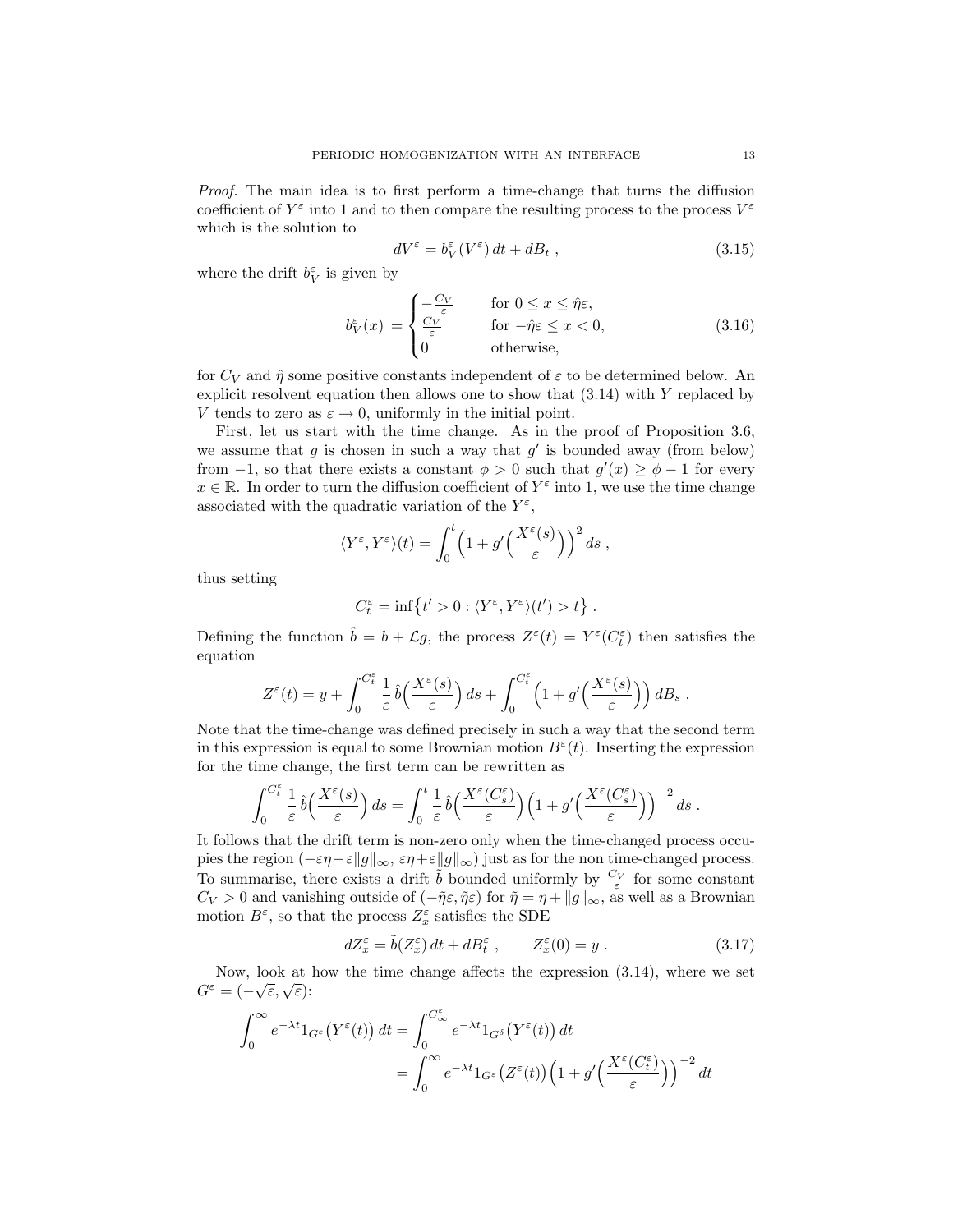$$
\leq \sup_{x\in\mathbb{R}} \left(1+g'(x)\right)^{-2} \int_0^\infty e^{-\lambda t} 1_{G^\varepsilon}(Z^\varepsilon(t)) dt.
$$

Hence if it can be shown that,

$$
\mathbb{E}_y \left[ \int_0^\infty e^{-\lambda t} 1_{G^\varepsilon}(Z^\varepsilon(t)) dt \right] \to 0 \tag{3.18}
$$

uniformly in the initial point x for the underlying process  $X_x^{\varepsilon}$ , as  $\varepsilon \to 0$ , then our claim follows. The idea is to bound (3.18) by the 'worst-case scenario' obtained by replacing the process  $Z^{\varepsilon}$  by the process  $V^{\varepsilon}$  described in (3.15).

One technical problem that arises is that it is tricky to get pathwise control on the behaviour of V due to the discontinuity of its diffusion coefficient. We therefore first compare  $Z^{\varepsilon}$  with the process  $U^{\varepsilon}_x$  solution to

$$
dU^{\varepsilon} = b_U^{\varepsilon}(U^{\varepsilon}) dt + dB_U^{\varepsilon}(t) , \quad U_x^{\varepsilon}(0) = y , \qquad (3.19)
$$

where  $B_U^{\varepsilon}$  is a Brownian motion to be determined and  $b_U^{\varepsilon}$  is the Lipschitz continuous odd function defined on the positive real numbers by

$$
b_{U}^{\varepsilon}(x) = \begin{cases} -\frac{C_{V}}{\varepsilon^{2}} x & \text{for } |x| \leq \varepsilon, \\ -\frac{C_{V}}{\varepsilon} & \text{for } \varepsilon < x \leq (2 + \tilde{\eta})\varepsilon, \\ -\frac{C_{V}}{\varepsilon^{2}} ((3 + \tilde{\eta})\varepsilon - x) & \text{for } (2 + \tilde{\eta})\varepsilon < x \leq (3 + \tilde{\eta})\varepsilon, \\ 0 & \text{otherwise.} \end{cases}
$$

The SDE (3.19) satisfies pathwise uniqueness, which is why we are using it as an intermediary between  $Z^{\varepsilon}$  and  $V^{\varepsilon}$ . Now, what we are going to do is, given a realisation of the Brownian motion  $B^{\varepsilon}$  driving  $Z^{\varepsilon}$  in (3.17), to choose the Brownian motion  $B_U^{\varepsilon}$  driving  $U_x^{\varepsilon}$  by changing the sign of the increments in such a way that the absolute value of  $U_x^{\varepsilon}$  is always less than or equal to  $|Z_x^{\varepsilon}| + 2\varepsilon$ . By pathwise uniqueness, we are indeed free to choose the Brownian motion in (3.19). The choice of the Brownian motion is the content of the following lemma,

**Lemma 3.9.** For every initial condition x, there exists a map  $B^{\varepsilon} \mapsto B_U^{\varepsilon}$  that preserves Wiener measure and such that  $|U_x^{\varepsilon}| \leq |Z_x^{\varepsilon}| + 2\varepsilon$  almost surely. In particular, it follows that (3.18) is bounded by

$$
\mathbb{E}_x \left( \int_0^\infty e^{-\lambda t} 1_{(-\delta',\delta')} \left( U_x^{\varepsilon}(t) \right) dt \right), \tag{3.20}
$$

where  $\delta' = \delta + 2\varepsilon$ .

Proof. The construction works in the following way. Consider first the processes driven by the same realisation  $B^{\varepsilon}$  and define a stopping time  $\tau_0$  by  $\tau_0 = \inf\{t >$  $0: |U_x^{\varepsilon}(t)| = |Z_x^{\varepsilon}(t)| + 2\varepsilon$ . This stopping time is strictly positive and one has  $|U_x^{\varepsilon}(\tau_0)| \geq 2\varepsilon$ . For times after  $\tau_0$ , we determine  $B_U^{\varepsilon}$  by

$$
B_U^{\varepsilon}(t) = B_U^{\varepsilon}(\tau_0) + sign(U_x^{\varepsilon}(\tau_0)) \int_{\tau_0}^t sign(Z_x^{\varepsilon}(s)) dB^{\varepsilon}(s) ,
$$

and we introduce the stopping time  $\sigma_1 = \inf\{t > \tau_0 : |U_x^{\varepsilon}| = \varepsilon\}$ . Since by construction  $U^{\varepsilon}$  does not change sign between  $\tau_0$  and  $\sigma_1$ , it then follows from the Itô-Tanaka formula that up to  $\sigma_1$  one has

$$
d|U^{\varepsilon}| = b_U^{\varepsilon}(|U^{\varepsilon}|) dt + sign(Z^{\varepsilon}) dB^{\varepsilon}(t) ,
$$
  

$$
d|Z^{\varepsilon}| = sign(Z^{\varepsilon})\tilde{b}^{\varepsilon}(Z^{\varepsilon}) dt + sign(Z^{\varepsilon}) dB^{\varepsilon}(t) + dL(t) ,
$$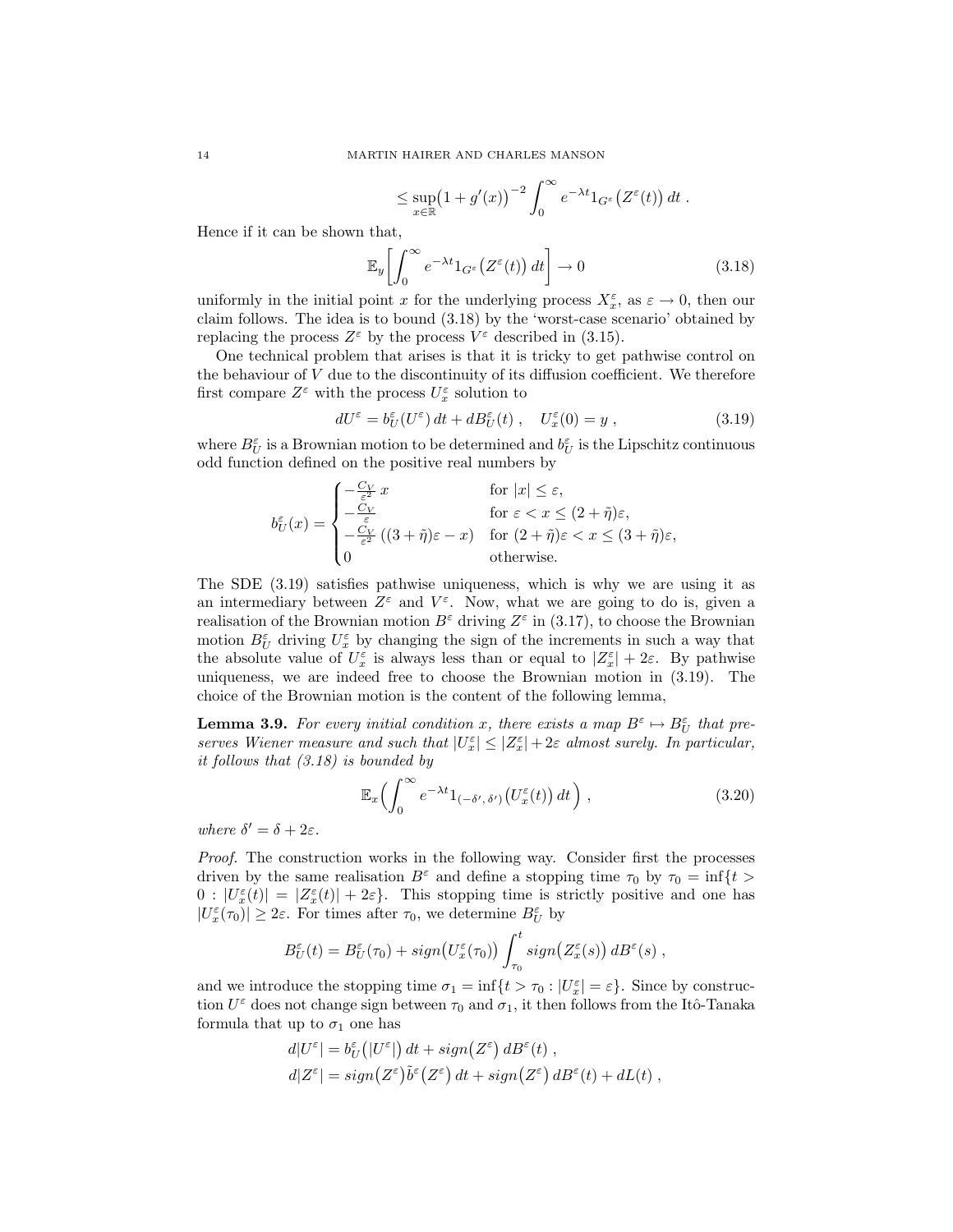for some local time term L. Since the local time term always yields positive contributions and since it follows from the definition that  $b_{U}^{\varepsilon}(u) \leq sign(z)\tilde{b}^{\varepsilon}(z)$  for  $|u| \geq \varepsilon$  and  $|u| \leq |z| + 2\varepsilon$ , we can apply a simple comparison result for SDEs to conclude that the inequality  $|U_x^{\varepsilon}| \leq |Z_x^{\varepsilon}| + 2\varepsilon$  holds almost surely between times  $\tau_0$ and  $\sigma_0$ .

We then drive again both processes by the same noise and define as before  $\tau_1$  by  $\tau_1 = \inf\{t > \sigma_1 : |U_x^{\varepsilon}(t)| = |Z_x^{\varepsilon}(t)| + 2\varepsilon\}.$  Note that  $\tau_1 > \sigma_1$  almost surely since one has  $|U_x^{\varepsilon}(\sigma_0)| \leq |Z_x^{\varepsilon}(\sigma_0)| + \varepsilon$ . We then apply the previous construction iteratively, so that, setting  $\sigma_0 = 0$ , we have constructed  $B_U^{\varepsilon}$  by

$$
B_U^{\varepsilon}(t) = \int_0^t \left( \sum_{n=0}^{\infty} 1_{[\sigma_n, \tau_n)}(s) + \sum_{n=0}^{\infty} 1_{[\tau_n, \sigma_{n+1})}(s) \ sign\big(U_x^{\varepsilon}(\tau_n) Y_x^{\varepsilon}(s)\big)\right) d B^{\varepsilon}(s) .
$$

Since the process  $U^{\varepsilon}$  has finite quadratic variation and has to move by at least  $\varepsilon$ between any two successive stopping times, our sequence of stopping times does converge to infinity, so that  $B_U^{\varepsilon}(t)$  is indeed a Brownian motion with the required property.  $\Box$ 

In our next step, we compare the process  $U_x^{\varepsilon}$  that we just constructed with the process  $V_x^{\varepsilon}$  defined in (3.15), where we set  $\hat{\eta} = 5 + \tilde{\eta}$ . Since the drift coefficient is bounded, it follows from an application of Girsanov's theorem like in [RY91, Corollary IX.1.12] that this SDE has a solution for some Brownian motion  $B_V^{\varepsilon}$ , say.

We now fix  $B_V^{\varepsilon}$  and use it to construct a Brownian motion  $B_U^{\varepsilon}$  driving (3.19) in such a way that the absolute value of  $V_x^{\varepsilon}$  always stays less than  $|U_x^{\varepsilon}| + 2\varepsilon$ :

**Lemma 3.10.** There exists a map  $B_V^{\varepsilon} \mapsto B_U^{\varepsilon}$  that preserves Wiener measure and such that  $|V_x^{\varepsilon}| \leq |U_x^{\varepsilon}| + 2\varepsilon$  for all times almost surely. In particular, (3.20) is bounded by

$$
\mathbb{E}_x \left( \int_0^\infty e^{-\lambda t} 1_{(-\delta'',\delta'')}(V_x^{\varepsilon}(t)) dt \right), \tag{3.21}
$$

with  $\delta'' = \delta' + 2\varepsilon$ .

Proof. The argument is virtually identical to that of Lemma 3.9, so we do not reproduce it here.

It now remains to show that:

**Lemma 3.11.** The expression  $(3.21)$  converges to 0 uniformly in the initial point  $as \varepsilon \to 0.$ 

*Proof.* We write  $\varepsilon$  for  $5\varepsilon + \varepsilon\eta$  and  $\delta$  for  $\delta + 4\varepsilon$  for ease of notation, but this has no bearing on the rates of convergence of the aforementioned quantities and hence on the calculation. We have the identity

$$
\mathbb{E}_x \left[ \int_0^\infty e^{-\lambda t} 1_{(-\delta,\delta)} \left( V_x^\varepsilon(t) \right) dt \right] = \int_0^\infty e^{-\lambda t} P_t^\varepsilon \left( 1_{(-\delta,\delta)} \right)(x) dt
$$
  
=  $(\lambda - \mathcal{L}_V^\varepsilon)^{-1} 1_{(-\delta,\delta)}(x)$  (3.22)

by the resolvent equation (see for example [EK86, Chapter 1]), where  $\mathcal{L}_V^{\varepsilon}$  is the generator of the Markov semigroup  $P_t^{\varepsilon}$  associated to  $V^{\varepsilon}$ .

We now proceed to computing this expression explicitly in order to show that its supremum tends to zero uniformly in  $x$ . In order to keep notations simple, we assume for the remainder of this proof that  $\eta = C_V = 1$ , which can always be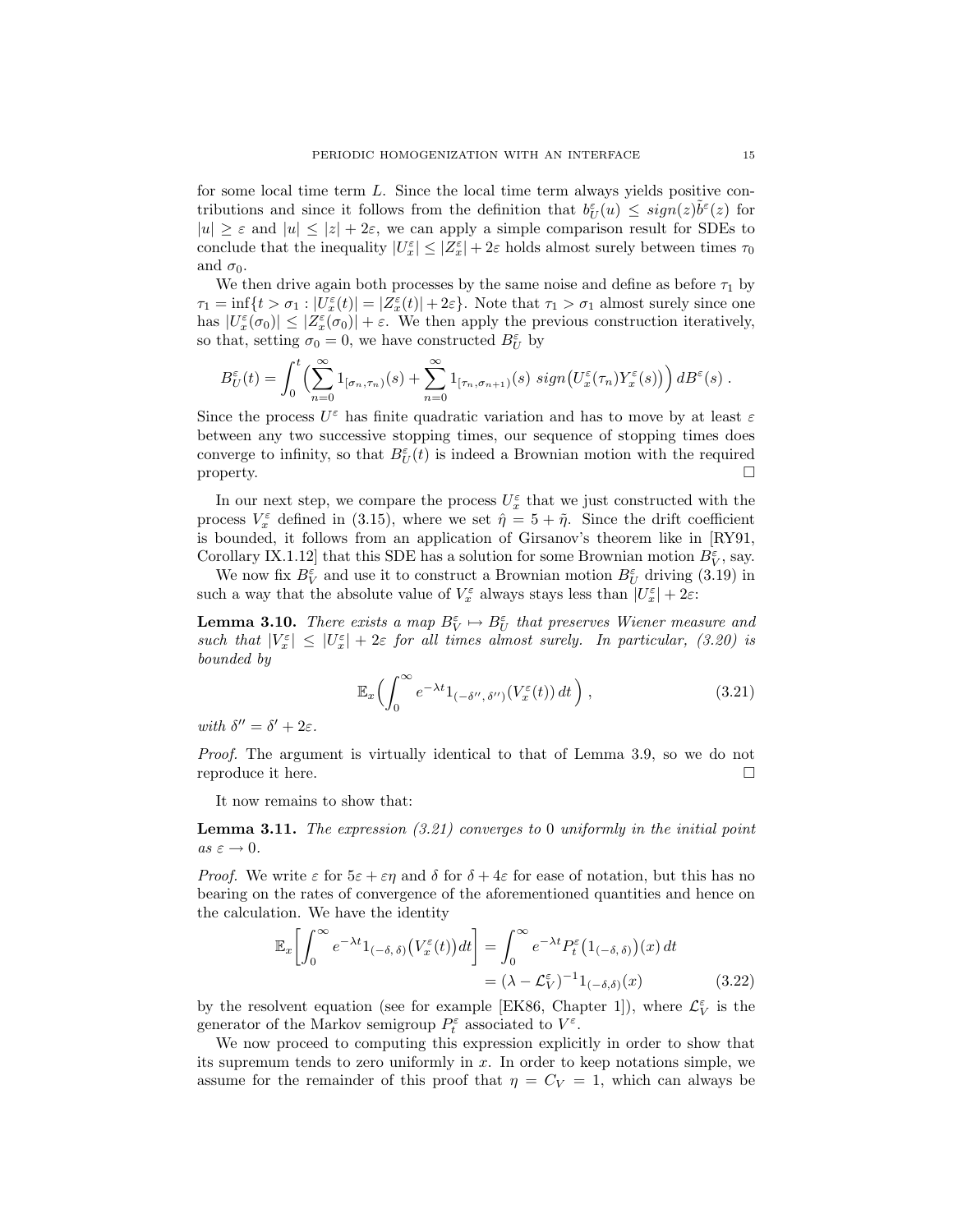achieved by rescaling space and redefining  $\varepsilon$ . In this case, the solution  $f(x)$  $(\lambda - \mathcal{L}_V^{\varepsilon})^{-1}1_{(-\delta,\delta)}(x)$  to the resolvent equation can be assembled piecewise on the intervals  $(-\infty, -\delta)$ ,  $(-\delta, -\varepsilon)$ ,  $(-\varepsilon, 0)$ ,  $(0, \varepsilon)$ ,  $(\varepsilon, \delta)$  and  $(\delta, \infty)$  by making sure that it is  $\mathcal{C}^1$  at each junction. Owing to the symmetry of the problem, the function f will be an even function of  $x$ , hence we only have to analyze it on one side of the origin.

The general solution on each interval can be written as

$$
f(x) = \begin{cases} B_0 e^{-\sqrt{2\lambda}x} & \text{for } x \ge \delta, \\ \frac{1}{\lambda} + A_1 e^{\sqrt{2\lambda}x} + B_1 e^{-\sqrt{2\lambda}x} & \text{for } \varepsilon \le x \le \delta, \\ \frac{1}{\lambda} + \varepsilon^2 A_2 e^{\gamma_1 x} + B_2 e^{-\gamma_2 x} & \text{for } x \le \varepsilon, \end{cases}
$$

where

$$
\gamma_1 = \left(\frac{1}{\varepsilon^2} + 2\lambda\right)^{\frac{1}{2}} + \frac{1}{\varepsilon} = \frac{2}{\varepsilon} + \mathcal{O}(\varepsilon)
$$

$$
\gamma_2 = \left(\frac{1}{\varepsilon^2} + 2\lambda\right)^{\frac{1}{2}} - \frac{1}{\varepsilon} = \lambda\varepsilon + \mathcal{O}(\varepsilon^2) .
$$

The reason for the somewhat strange choice of adding an explicit factor  $\varepsilon^2$  in front of  $A_2$  is justified a posteriori by noting that with this scaling, the matching conditions at  $\varepsilon$  and  $\delta$  (as well as the fact that the derivative should vanish at the origin) yield the following linear system:

$$
M\begin{pmatrix} B_0 \\ A_1 \\ B_1 \\ A_2 \\ B_2 \end{pmatrix} = \begin{pmatrix} 0 \\ 0 \\ 0 \\ -\frac{1}{\lambda} \\ 0 \end{pmatrix} , \qquad M = \begin{pmatrix} 0 & 0 & 0 & 2 & -\lambda \\ 0 & -1 & -1 & 0 & 1 \\ 0 & -1 & 1 & 0 & 0 \\ -1 & 1 & 1 & 0 & 0 \\ 1 & 1 & -1 & 0 & 0 \end{pmatrix} + \mathcal{O}(\delta) .
$$

To lowest order in  $\varepsilon$  and  $\delta$ , this can easily be solved exactly, yielding

$$
(B_0, A_1, B_1, A_2, B_2) = -\frac{1}{2\lambda}(0, 1, 1, \lambda, 2) + \mathcal{O}(\delta).
$$

Inserting this into the expression for f shows that  $\sup_{x \in \mathbb{R}} |f(x)| = \mathcal{O}(\delta) = \mathcal{O}(\sqrt{\varepsilon}),$ thus completing the proof.  $\Box$ 

With the lemma regarding the resolvent calculation above, the proof of Proposition 3.8 is complete.  $\Box$ 

We finally show that

**Proposition 3.12.** For every  $c > 0$ , the exit probabilities from the interval  $(-\delta, \delta)$ satisfy the bound

$$
\mathbb{P}_x\big[ Y^{\varepsilon}(\sigma^{\delta}) \in I_i\big] = p_i + \mathcal{O}(\sqrt{\varepsilon}) \;,
$$

uniformly for  $x \in [-c\varepsilon, c\varepsilon]$ .

Proof. For the proof of this result, it turns out to be simpler to consider the original process  $X^{\varepsilon}(t)$ .

Whenever  $Y^{\varepsilon}(t)$  exits the set  $(-\delta, \delta)$ , due to the deterministic relationship between the processes,  $X^{\varepsilon}(t)$  exits a set  $(-\delta', \delta'')$ , where  $\delta'$  and  $\delta''$  are contained in the interval  $(\delta - \varepsilon ||g||_{\infty}, \delta + \varepsilon ||g||_{\infty})$ . Therefore, we just look at the exit of  $X^{\varepsilon}(t)$ from an interval of this form as the computations are much easier to carry out.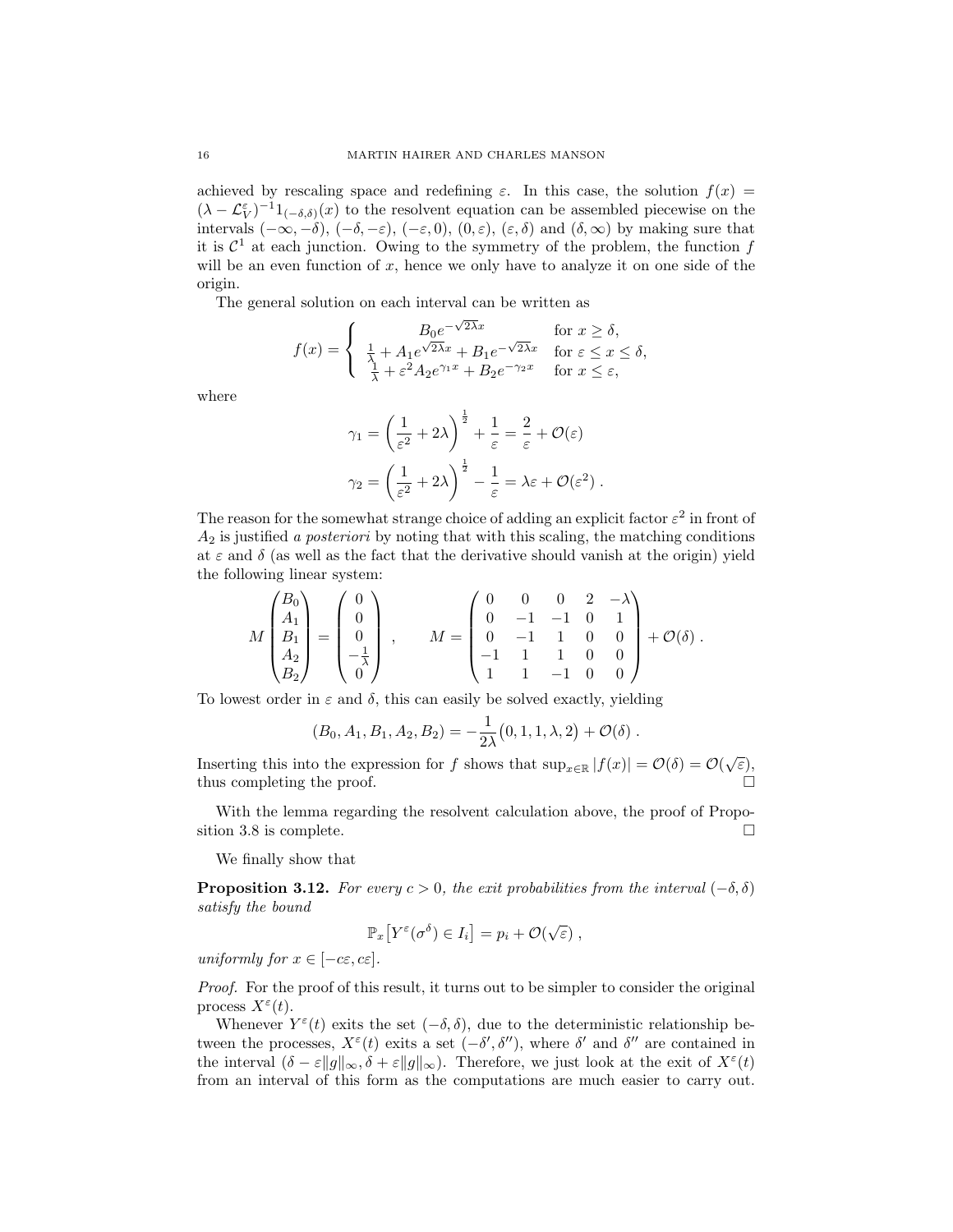This is due to the simpler form of the scale function for  $X^{\varepsilon}(t)$  compared with that of  $Y^{\varepsilon}(t)$ . It follows from [RY91, Exercise VII.3.20] that the scale function of the diffusion on R with generator  $\mathcal{L} = \frac{1}{2} \sigma^2(x) \frac{d^2}{dx^2} + b(x) \frac{d}{dx}$  is given by,

$$
s(x) = \int_c^x \exp\left(-\int_c^y 2b(z)\sigma^{-2}(z)dz\right)dy
$$

where c is an arbitrary point in  $\mathbb{R}$ . Recall that the scale function of a real-valued process is a continuous, strictly increasing function such that for any  $a < x < b$  in the set where the Markov process takes its values, one has

$$
\mathbb{P}_x(T_b < T_a) = \frac{s(x) - s(a)}{s(b) - s(a)},
$$

where  $T_a$ ,  $T_b$  are the first hitting times of the points a and b respectively. For  $X^{\varepsilon}(t)$ we have that  $\sigma = 1$  and the drift is equal to  $\frac{1}{\varepsilon} b(x/\varepsilon)$ . We are from now on going to use the notation  $q_{\varepsilon}(y) = (1 + \varepsilon g(\cdot/\varepsilon))^{-1}(y)$  for the transformation that allows recovery of  $X^{\varepsilon}$  from  $Y^{\varepsilon}$ . We also denote by  $T_a$  the first hitting time of the point  $a \in \mathbb{R}$  by the process  $X^{\varepsilon}$ . We also use the shorthand notation

$$
F_{\varepsilon}(u) = \exp\left(-2\int_0^u \frac{1}{\varepsilon} b(z/\varepsilon) dz\right),
$$

so that the scale function for  $X^{\varepsilon}$  is given by  $s(z) = \int_0^z F_{\varepsilon}(y) dy$ .

With this notation at hand, we have, for  $x \in (-\delta, \delta)$ , that, denoting the escape time of  $Y^{\varepsilon}(t)$  from  $(-\delta, \delta)$  by  $\sigma^{\delta}$ ,

$$
\mathbb{P}_x\big(Y^{\varepsilon}(\sigma^{\delta})\in I_+\big)=\mathbb{P}_x\big(T_{\delta''}
$$
=\frac{\int_0^{q_{\varepsilon}(x)}F_{\varepsilon}(y)\,dy-\int_0^{-\delta'}F_{\varepsilon}(y)\,dy}{\int_0^{-\delta''}F_{\varepsilon}(y)\,dy-\int_0^{-\delta'}F_{\varepsilon}(y)\,dy}=\frac{\int_{-\delta'}^{q_{\varepsilon}(x)}F_{\varepsilon}(y)\,dy}{\int_{-\delta'}^{\delta''}F_{\varepsilon}(y)\,dy}.
$$
$$

Noting that  $F_{\varepsilon}$  has the scaling property  $F_{\varepsilon}(u) = F_1(u/\varepsilon)$ , we thus obtain the identity

$$
\mathbb{P}_x\big(Y^{\varepsilon}(\sigma^{\delta})\in I_+\big)=\frac{\int_{-\delta'}^{q_{\varepsilon}(x)}F_1(y/\varepsilon)\,dy}{\int_{-\delta'}^{\delta''}F_1(y/\varepsilon)\,dy}=\frac{\int_{-\delta/\varepsilon}^{0}F_1(y)\,dy+\mathcal{O}(1)}{\int_{-\delta/\varepsilon}^{\delta/\varepsilon}F_1(y)\,dy+\mathcal{O}(1)},\tag{3.23}
$$

,

where we used the fact that  $q_{\varepsilon}(x) = \mathcal{O}(\varepsilon)$  and  $F_1$  is uniformly bounded, due to the fact that the functions  $b_{\pm}$  are centred by assumption.

Note now that the effective diffusion coefficients  $C_{\pm}$  can alternatively be expressed as [PS08, Sec 13.6]

$$
C_{+}^{2} = 2 \left[ \int_{\eta}^{\eta+1} \exp(-2V(u)) du \int_{\eta}^{\eta+1} \exp(2V(u)) du \right]^{-1}
$$

and similarly for  $C_-\$ . Therefore, since  $F_1$  is periodic away from  $[-\eta, \eta]$ , it follows immediately from the definitions of  $\lambda_{\pm}$  and  $C_{\pm}$  that

$$
\int_{-N}^{0} F_1(y) dy = \frac{1}{2C_-^2 \lambda_-} N + \mathcal{O}(1) , \qquad \int_{0}^{N} F_1(y) dy = \frac{1}{2C_+^2 \lambda_+} N + \mathcal{O}(1) .
$$

Since  $\delta = \sqrt{\varepsilon}$ , combining these bounds with (3.23) implies that  $\mathbb{P}_x(Y^{\varepsilon}(\sigma^{\delta}) \in I_+) =$  $C_+^2 \lambda_+ / (C_-^2 \lambda_+ + C_+^2 \lambda_-) + \mathcal{O}(\sqrt{\varepsilon})$ , from which the requested bound follows.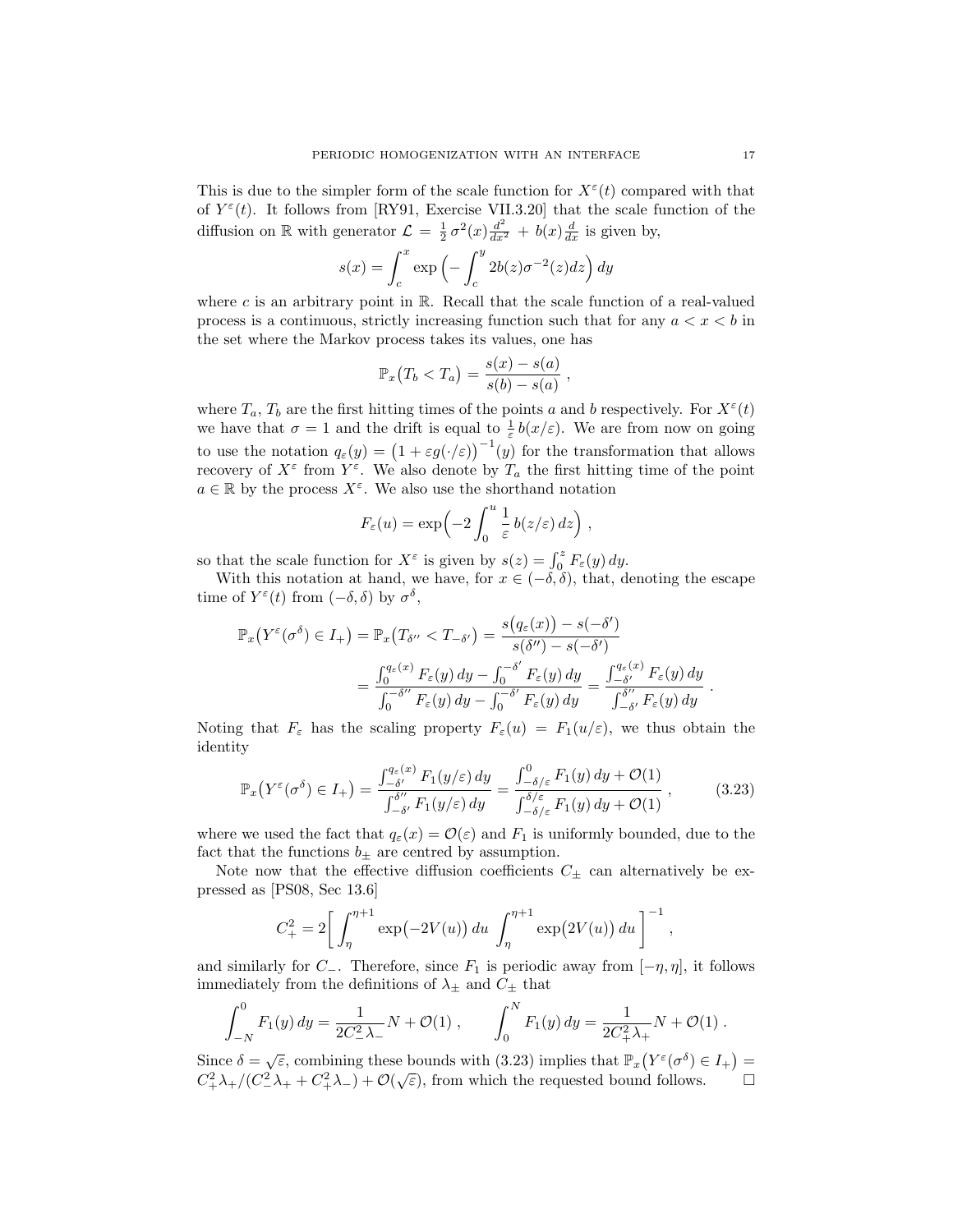Combining Propositions 3.6, 3.8, and 3.12 completes the proof of Proposition 3.5.  $\Box$ 

## 4. Uniqueness and characterization of the relevant martingale problem

For completeness, we show in this section is to show that the martingale problem associated to the operator A defined in Theorem 3.1 has a unique solution. This is a special case of a classical result for diffusions on a graph, see [FW98, Theorem 2.1] or Feller's original works [Fel52, Fel57], but we show here how to obtain it in a straightforward way as a byproduct of a general abstract result by Ethier and Kurtz [EK86]. Recall that the domain  $\mathscr{D}(A)$  consists of functions  $f : \mathbb{R} \to \mathbb{R}$  such that  $f|_{I_{\pm}} \in C_0^{\infty}(I_{\pm})$  and such that  $p_+ f'(0^+) = p_- f'(0^-)$ . For definiteness, we furthermore define  $(Af)(0) = \frac{1}{2}(\mathcal{L}_+ f(0^+) + \mathcal{L}_- f(0^-))$ . (These limits exist by the assumptions on  $f$ .)

Well-posedness of the martingale problem can then be obtained as a consequence of [EK86, Theorem IV.4.1] which we recall here (linear operators are identified with their graphs):

**Theorem 4.1.** Let E be a separable metric space, and let  $A \subset \mathcal{B}_b(E) \times \mathcal{B}_b(E)$  be linear and dissipative (here we denote by  $\mathcal{B}_b(E)$  the space of bounded Borel measurable functions on E). Suppose there exists a linear operator  $A' \subset A$  such that  $\overline{\mathscr{R}(\lambda - A')} = \overline{\mathscr{D}(A')} \equiv M$  for some  $\lambda > 0$ , and  $M \subset \mathcal{B}_b(E)$  is separating. Let  $\mu \in \mathscr{P}(E)$  and suppose X is a solution of the martingale problem for  $(A, \mu)$ . Then X is a Markov process corresponding to the semigroup on M generated by the closure of  $A'$ , and uniqueness holds for the martingale problem for  $(A, \mu)$ .

It will follow that:

**Theorem 4.2.** The solution to the martingale problem corresponding to A given at the beginning of the section is unique.

Proof. In order to use Theorem 4.1, we need to define the appropriate quantities in the theorem, and to show that the aformentioned martingale problem has a solution, which will be shown later using a rescaled skew Brownian motion. We set  $\mathscr{D}(A')$  to be the subset of  $\mathscr{D}(A)$  consisting of functions that are smooth, vanish at infinity together with all their derivatives and that are such that  $A f$  is continuous.

Let us start by showing that A is dissipative, namely that  $\|\lambda f - Af\| \ge \lambda \|f\|$ for every  $f \in \mathcal{D}(A)$  and every  $\lambda > 0$ . Here, the norm is the supremum norm so that, if the point  $x_1$  at which the maximum value of the modulus of  $f$  occurs is a non-zero maximum then since  $L_i$  are just  $\frac{d^2}{dx^2}$  multiplied by some strictly positive coefficient we have that  $\lambda f(x_1) - \frac{1}{2}C_{\pm} \frac{d^2 f}{dx^2}(x_1) \geq \lambda f(x_1)$  since  $\frac{d^2 f}{dx^2}(x_1) \geq 0$ . This implies that  $\|\lambda f - Af\| \ge \lambda \|f\|$ . If the point at which the maximum modulus obtained is a minimum then similar reasoning applies. So the only case that could still possibly invalidate the dissipativity of A is the case where the maximum of  $|f|$  occurs at 0. Since we know that the gradients on either side of the origin are strictly positive multiples of one another, a maximum at zero implies that the limit of both gradients is zero, so that one would have again  $\lim_{x\to 0^{\pm}} \frac{d^2f}{dx^2}(x_1) \leq 0$ , thus allowing to apply the same reasoning as before and concluding that  $A$  is indeed dissipative.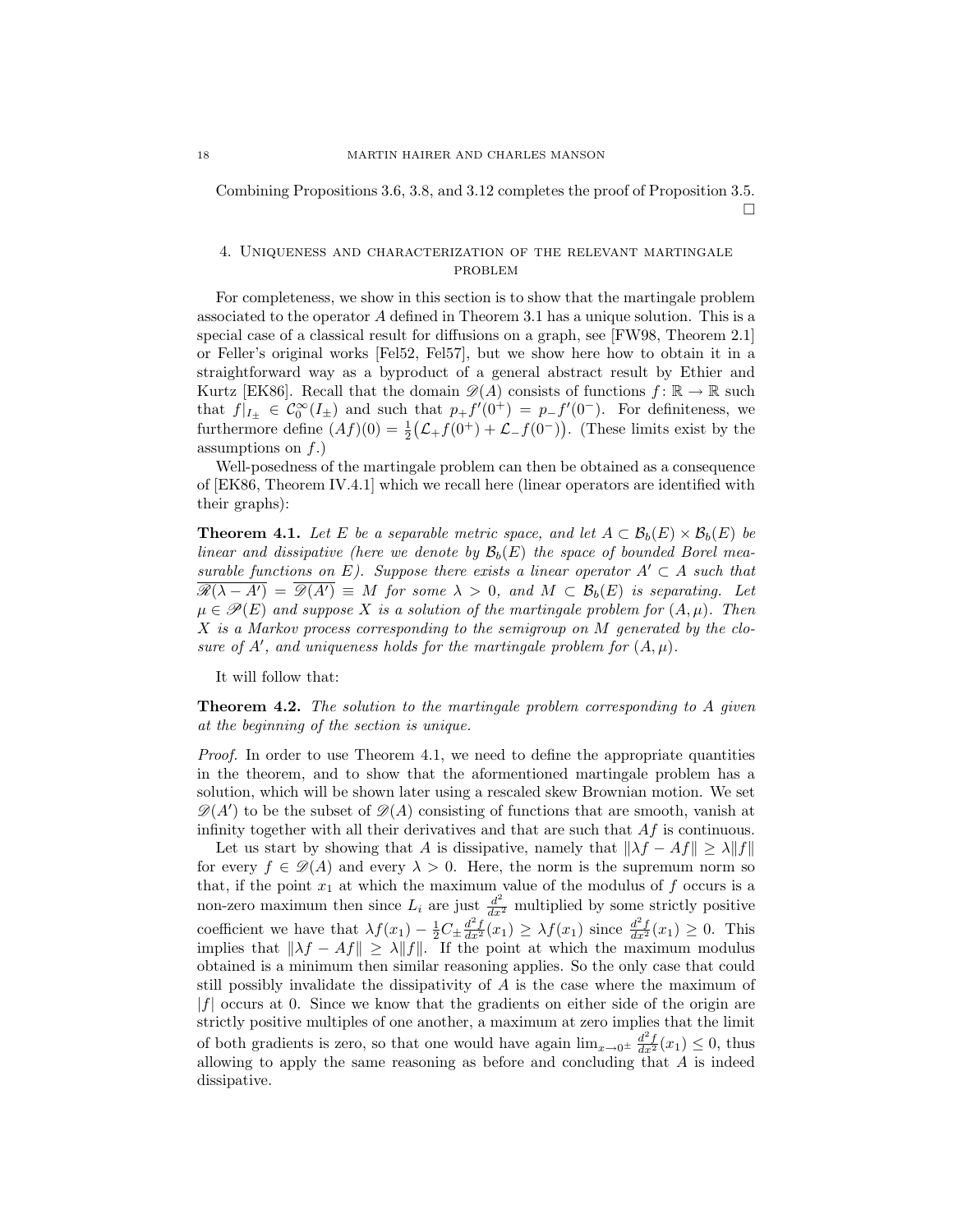It is easy to see that  $M := \overline{\mathscr{D}(A')} = \mathcal{C}_0(\mathbb{R})$ , the space of continuous functions vanishing at infinity, which is separating, so that it only remains to show that  $\overline{\mathscr{R}(\lambda - A')} = \mathcal{C}_0(\mathbb{R})$  for some  $\lambda > 0$ . We therefore fix  $f_1 \in \mathscr{D}(A')$ ,  $f_1$  compactly supported, and seek to construct  $f_2 \in \mathcal{D}(A')$  such that  $Af_2 = f_1$ . The obvious starting point for constructing such an  $f_2$  is to take any two solutions to the differential equation  $\lambda f_{\pm} - \frac{1}{2} C_{\pm}^2 f''_{\pm} = f_1$  on both  $(-\infty, 0]$  and  $[0, \infty)$  respectively and to try to match them at  $\overline{0}$ . Since  $f_1$  vanishes outside a compact set, outside this set on either side of the origin we must have,

$$
f_{+} = A_{+}e^{-K_{+}x}
$$
,  $f_{-} = A_{-}e^{K_{-}x}$ ,

for some positive constants  $K_{\pm}$  such that  $\frac{1}{2}C_{\pm}^2 K_{\pm}^2 = \lambda$ . The general solution vanishing at  $\infty$  is therefore given by

$$
f_{+} = f_{+}^{0} + A_{+}e^{-K_{+}x}
$$
,  $f_{-} = f_{-}^{0} + A_{-}e^{K_{-}x}$ ,

where the  $f_{\pm}^0$  are the unique compactly supported solutions to  $(\lambda - \mathcal{L}_{\pm}) f_{\pm}^0 = f_1$ .

it remains to show that it is possible to choose the constants  $A_{\pm}$  in such a way that the function  $f_2$  defined by  $f_2(x) = f_{\pm}(x)$  for  $x \in \mathbb{R}_{\pm}$  is continuous (one constraint) and has derivatives satisfying  $p_+ f'_+(0^+) = p_- f'_-(0^-)$ . The linear system of equations to be satisfied is given by:

$$
\begin{pmatrix} 1 & 1 \ -K_+ & K_- \end{pmatrix} \begin{pmatrix} A_+ \\ A_- \end{pmatrix} = \begin{pmatrix} f^0_-(0) - f^0_+(0) \\ p_-(f^0_-)'(0) - p_+(f^0_+)'(0) \end{pmatrix}
$$

Since the constants  $K_{\pm}$  are strictly positive, the determinant of this matrix is positive, so that the system has a unique solution, thus concluding the proof of Theorem 4.2 by applying Theorem 4.1.

We finally turn to the characterization of solutions to the martingale problem corresponding to A as instances of skewed Brownian motion as constructed in the introduction.

The skew Brownian motion  $B_p$  of 'skewness' parameter p is known to have generator  $\mathcal{L}_p = \frac{1}{2} \frac{d^2}{dx^2}$  on the set of functions that are continuous, twice continuously differentiable except at the origin where we have  $pf'(0^+) = (1-p)f'(0^-)$ , see for example the review article [Lej06]. The process  $B_{C_{\pm},p}$  constructed in the introduction is given by

$$
B_{C_{\pm},p}(t) = G(B_p(t)), \qquad G(x) = \begin{cases} C_{+}x & \text{if } x \ge 0, \\ C_{-}x & \text{otherwise.} \end{cases}
$$

Since  $G$  is a continuous bijection, this is again a strong Markov process and it has generator given by  $Af = (\mathcal{L}_p(f \circ G)) \circ G^{-1}$  with  $\mathscr{D}(A) = \{f : f \circ G \in \mathscr{D}(\mathcal{L}_p)\}.$ Using the relation (1.3), it is now a straightforward calculation to show that  $\mathscr{D}(A)$ consists precisely of those functions satisfying the derivative condition in (3.4).

### **REFERENCES**

- [ACP03] G. ALLAIRE, Y. CAPDEBOSCQ, and A. PIATNITSKI. Homogenization and localization with an interface. Indiana Univ. Math. J. 52, no. 6, (2003), 1413–1446.
- [BLP78] A. Bensoussan, J. Lions, and G. Papanicolaou. Asymptotic analysis of periodic structures. North-Holland, Amsterdam, 1978.
- [BMP05] A. BENCHÉRIF-MADANI and É. PARDOUX. Homogenization of a diffusion with locally periodic coefficients. In Séminaire de Probabilités XXXVIII, vol. 1857 of Lecture Notes in Math., 363–392. Springer, Berlin, 2005.

.